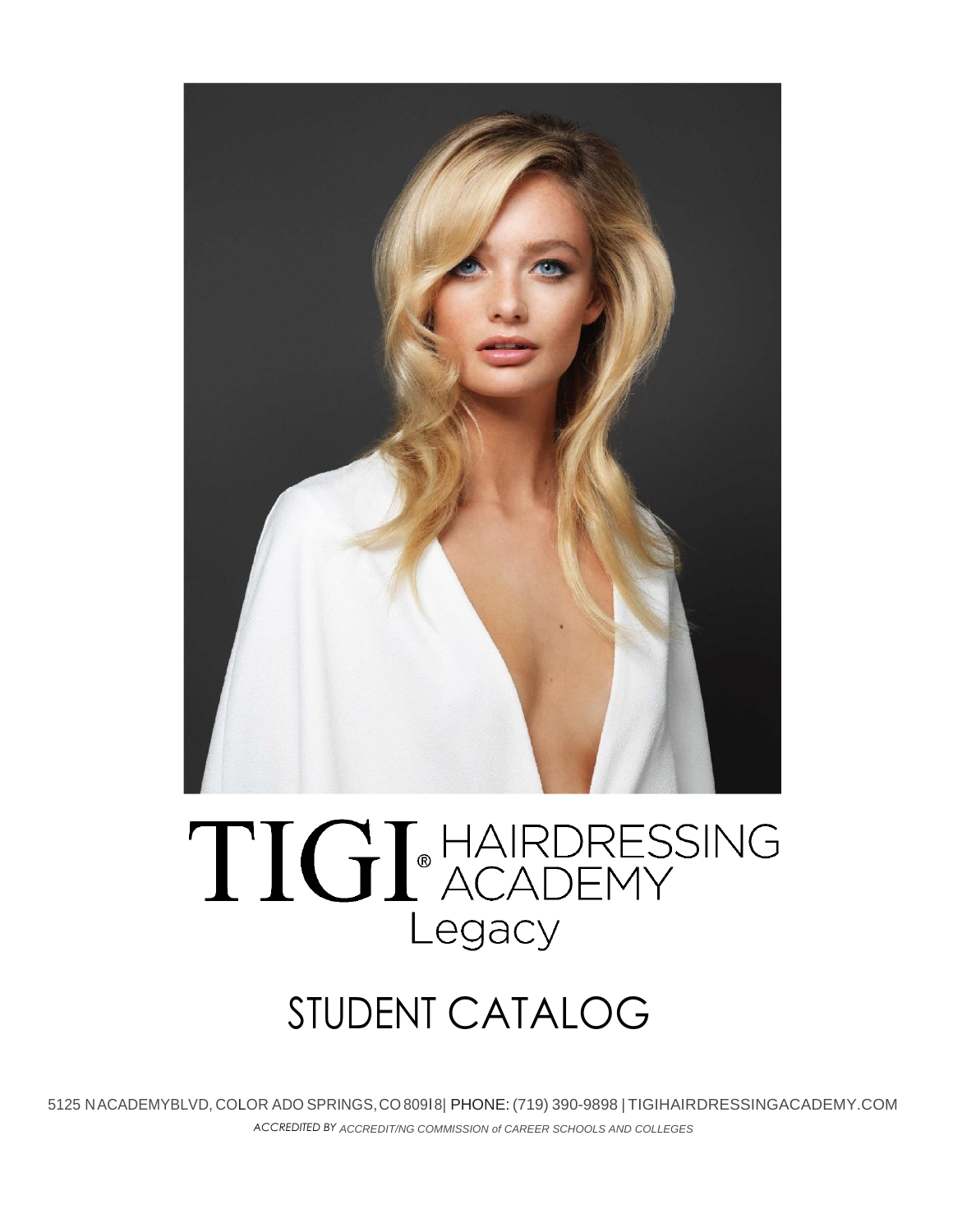## <span id="page-1-0"></span>**Table of Contents**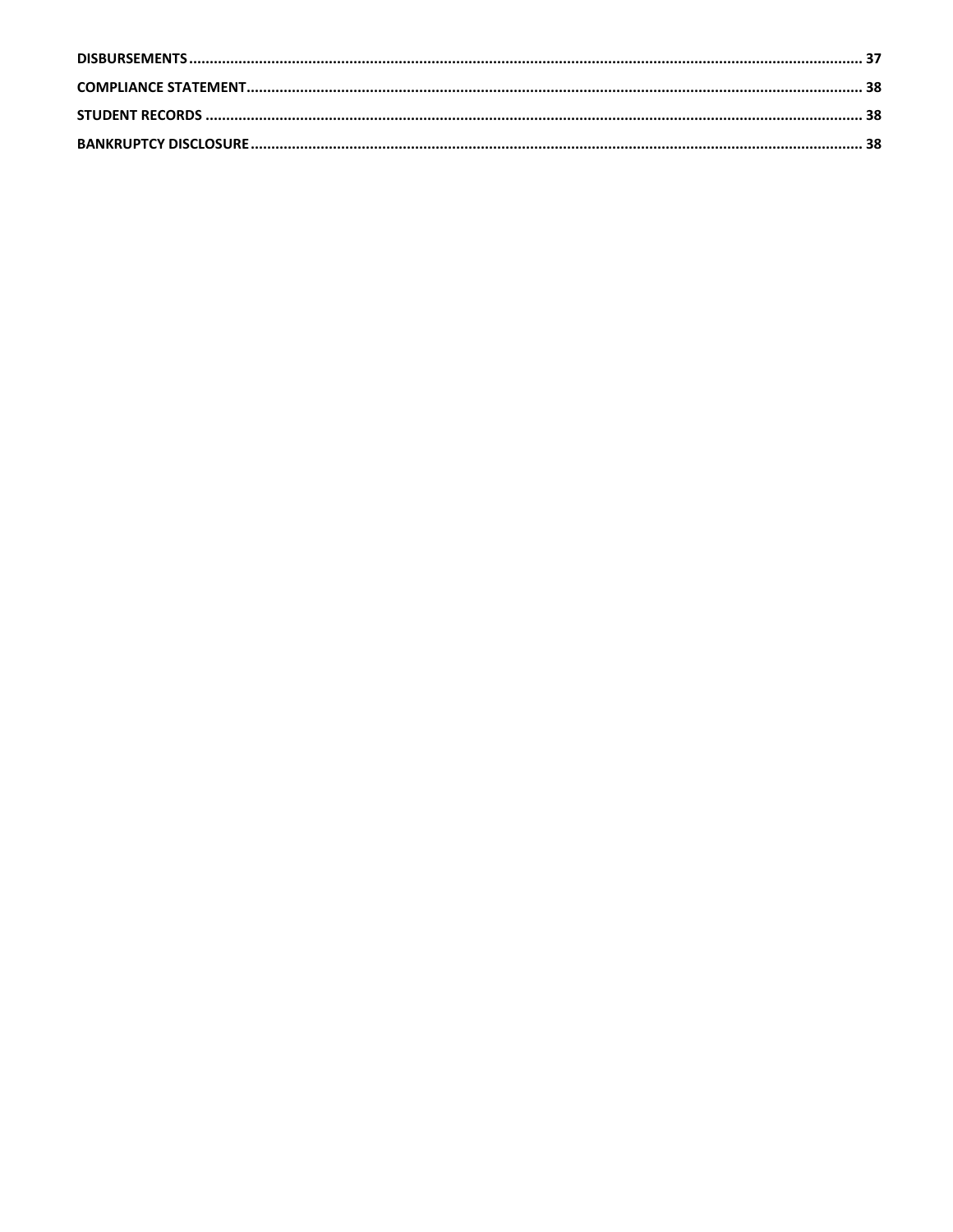## **Welcome**

We are thrilled to welcome you to TIGI Hairdressing Academy, and look forward to assisting you in building the foundation toward your new career in one of the most exciting industries imaginable. Our culture delivers an outstanding and continual educational experience built on the same legendary excellence in hairdressing education as the TONI&GUY educational legacy known by its worldwide reputation. We are honored that you have chosen to start your career with us, and we look forward to helping you reach your goals as a professional in the hairdressing or barbering industry.

Sincerely,

## *The TIGI Hairdressing Academy Team*

## <span id="page-4-0"></span>**Mission**

Our mission is to use our passion for excellence to enrich lives and prepare students for employment as well as create very satisfied and loyal graduates, clients, and salon/barbershop owners who recommend family and friends to experience our outstanding education programs, services and products.

## <span id="page-4-1"></span>**Objective**

The objective for the TIGI Hairdressing Academy basic Cosmetology/Barbering/Hairstylist/Esthetician programs is to surpass the criteria necessary for students to satisfy the state guidelines and pass the state exam required to obtain licensure in your field of study. Our hair, skin and nail curriculum is designed to impact fundamental and advanced current theory and practical applications in a precise and exciting manner that will ultimately have significance in the salon environment. TIGI Hairdressing Academy reserves the right to customize its admissions as well as various other policies as well as requirements as we determine appropriate.

## <span id="page-4-2"></span>**State Approval Disclosure**

TIGI Hairdressing Academy is a private institution which is approved and regulated by the Colorado Department of Higher Education, Private Occupational School Board.

Phone: 303.862.3001 1600 Broadway, Suite 2200 Denver, CO 80202

Website: highered.colorado.gov

## <span id="page-4-3"></span>**Powered By TONI&GUY Education**

TIGI Hairdressing Academy is committed to providing outstanding educational experiences for individuals who want to pursue the hairdressing and barbering industries. The TONI&GUY programs focus on the Classics curriculum including ten cuts and nine color techniques. Students graduate with a fundamental education in hairdressing with expertise in products, makeup, skincare and an understanding of the salon experience as well as how to further their professional development.

To help deliver this commitment to excellence, we have created an ongoing learning culture, an exciting environment focused on our students. Our goal is to train you in the technical and interpersonal skills that will help you reach your personal and professional goals.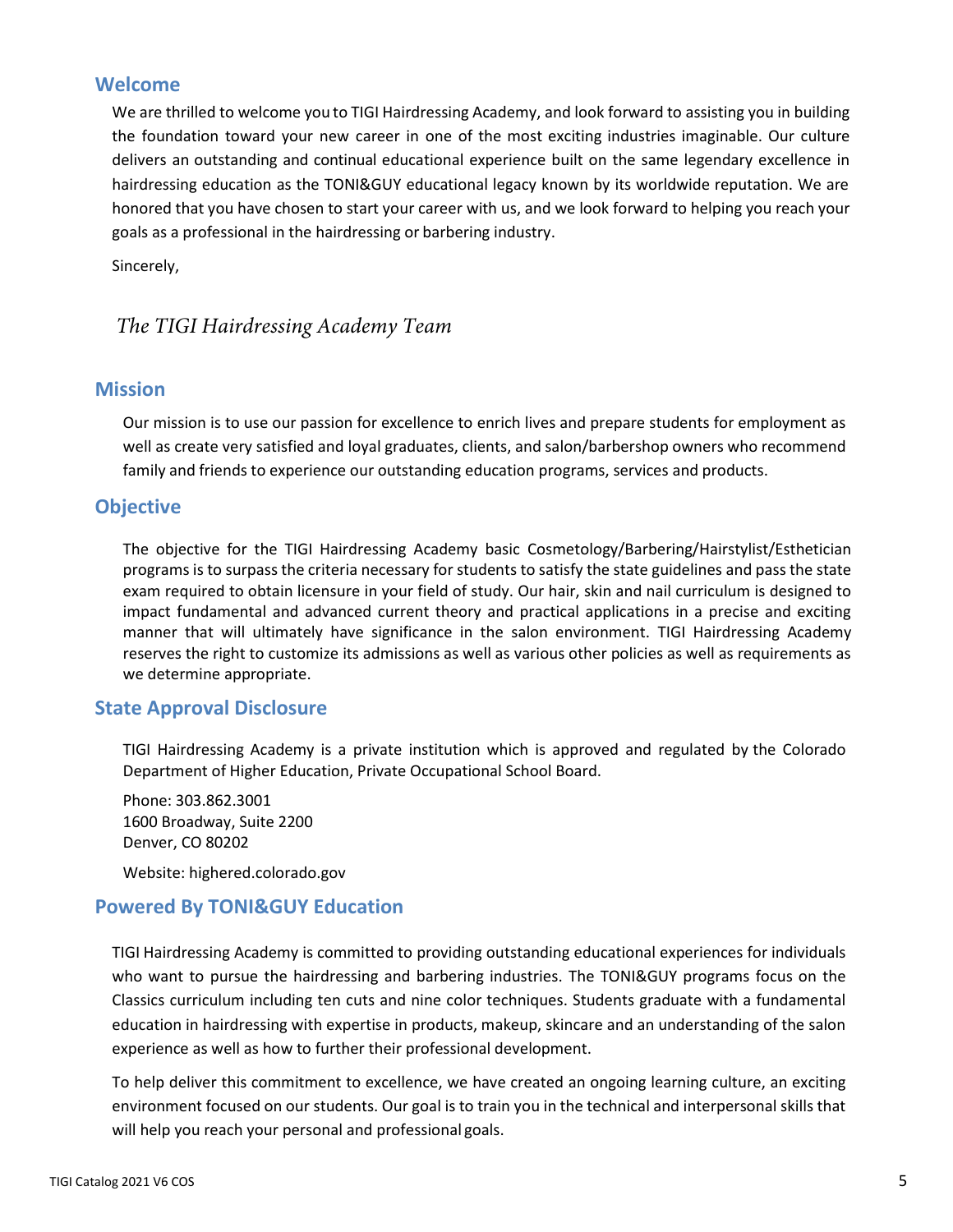You will see evidence of our ongoing learning culture in many ways, big and small including but not limited to:

- On-going lessons in goal-setting and personal and professional development topics, including the interpersonal and non-technical skills required for success as a professional
- Interactive, hands-on classes taught in a supportive, dynamic environment
- Talented, seasoned professional instructors with years of experience behind the chair and in the classroom
- State of the art facility
- Professional quality tools in your student kit
- Full-color educational materials to supplement your State Board and basic cosmetology instruction
- Participation in our annual Student Soirée Hair Show is an excellent opportunity to display your talent and education
- Ample experience with clinic floor clients in a supportive, coaching environment
- Free haircuts and reduced chemical services for you and your immediate family members while you are enrolled
- Continual enhancements to our programs based on your feedback

## <span id="page-5-0"></span>**Ownership History**

Sandra Chandler, owner of the TIGI Hairdressing Academy is a looked to for her forward-thinking leadership in the hairdressing industry. Success has been proven by Sandy since she first entered the hair industry more than 47 years ago. Sandy has been vitally active since 1971 as a stylist, salon owner, school owner, and business manager. In addition to opening her first Beauty School in 1993, she opened the TONI&GUY Salon in Colorado Springs in 1997. Further continuing this history of excellence, Sandy looks forward to her continued success with TIGI Hairdressing Academies in the future.

Under her direction and innovative curriculum, our students have caught the eyes of leaders in the industry. Sandy is dedicated to the TIGI philosophy and the same vision and mission the Mascolo family embraces.

Sandy and her support staff focus on the student and strive to provide the highest quality of education possible. She believes that personalized service and commitment play an integral part in creating a lifelong relationship between TIGI students and TONI&GUY through the continued education.

## <span id="page-5-1"></span>**History**

TIGI founder, award winning, iconic hairdresser, Anthony Mascolo has created a unique culture: a familyoriented hub of creatives who share this ethos of pushing the boundaries and technical know-how to benefit themselves and other professional hairdressers. It is about sharing everything through TIGI educations, exciting the audience through shows and artistic imagery. TIGI understands and interprets fashion to create hairstyles hairdressers will want to recreate and their clients will love to wear, using TIGI products to enhance the cut, color, style and finish.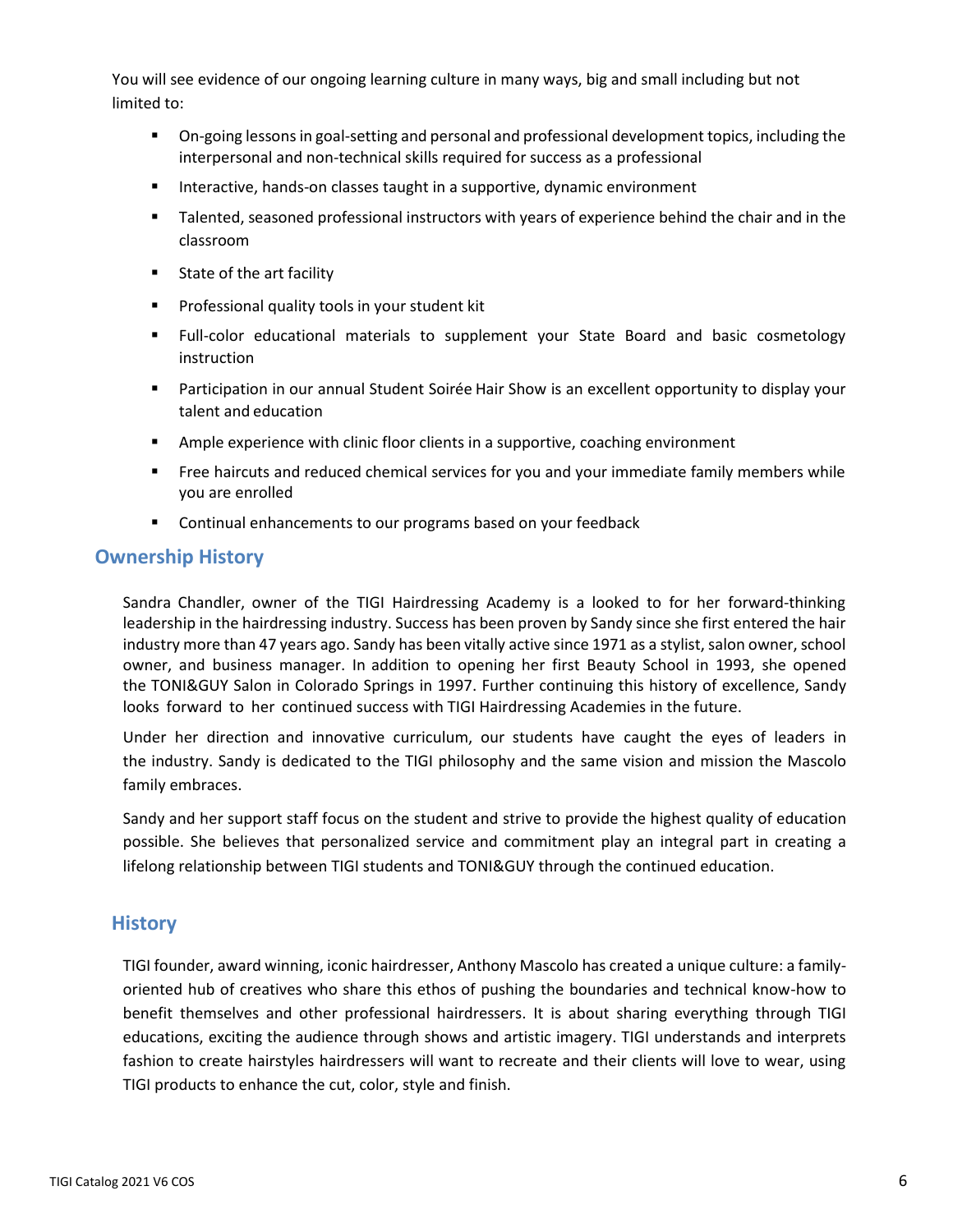## <span id="page-6-0"></span>**The Facility**

TIGI Hairdressing Academy Colorado Springs offers students the opportunity to receive their cosmetology, barbering and/ or hairdresser education in a stunning, free standing 17,807 square foot building. The spacious facility is separated into 3 floors. Upon entering the Academy, you are welcomed by our friendly reception team on our main level and are immediately embraced with our eye-catching reception and retail center showcasing TIGI product.

## <span id="page-6-1"></span>**Faculty and Staff**

TIGI Hairdressing Academy educators are talented, skilled hairdressing & barbering specialists with impressive experience. We choose educators who are passionate about the profession and are interested in continuing to raise the industry standards. All our team members are devoted to offering extraordinary educational experiences to every student. The TIGI Hairdressing Academy team includes many full and part-time members that play an important role in offering students a once in a lifetime experience and education. Team members are committed to provide a continuous learning environment.

| Owner/CEO                              | Sandy Chandler          |
|----------------------------------------|-------------------------|
| <b>Academy Director</b>                | <b>Steve Chandler</b>   |
| <b>Assistant Academy Director</b>      | Amanda Chandler         |
| <b>Admissions Director</b>             | Paula Walker            |
| <b>Financial Aid Director</b>          | Amanda Valdez           |
| <b>Administrative Director</b>         | Danielle Tonge          |
| <b>Career Services Director</b>        | Ashlie Stapp            |
| Director of Education                  | Jennaeh Derby           |
| <b>Assistant Director of Education</b> | Alaina Ford             |
| Faculty                                | <b>Karen Childs</b>     |
|                                        | Mary Jo Clement         |
|                                        | <b>Richard Chasteen</b> |
|                                        | Paige Belman            |
|                                        | <b>Cassie Anderson</b>  |
|                                        | Jess Warf               |
|                                        | <b>Hillary Morford</b>  |
|                                        | <b>Stacy Uthe</b>       |
|                                        | Lorisa White            |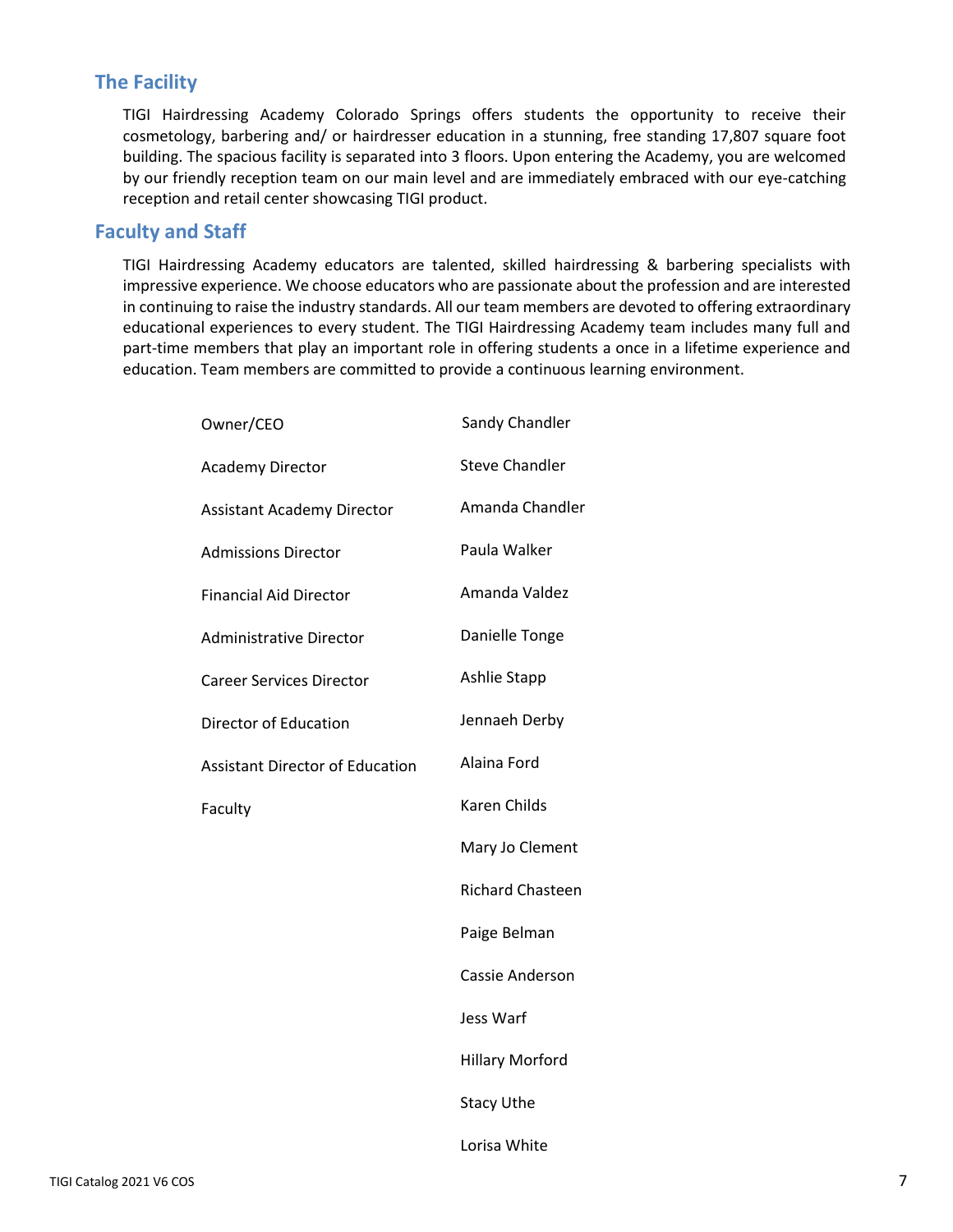## <span id="page-7-1"></span><span id="page-7-0"></span>**Becoming a Student**

#### **Entrance Requirements and Procedures**

TIGI Hairdressing Academy considers applications from students who are at least 16 years old and have obtained a high school diploma or GED. Applicants will not be denied admission based on race, sex, age, religious preference, national origin, marital status, ethnic origin, color, religion, or disability. All prospective students must complete an interview as well as tour of our facility with our Admissions Director. This allows you to see and understand our expectations of our students and aids you better understanding of our program. After the tour you may be invited to register for enrollment with the academy.

The school accepts applicants for admissions as regular students once a completed application and the following criteria have been met:

A copy of your high school diploma or equivalent (i.e. GED Certificate, or sealed transcripts stating the graduation date, a state issued I.D., and a birth certificate, Individual Taxpayer Identification Number (ITIN), or social security card). Admission will verify the validity of every diploma or transcript by checking the NCES listing at [www.nces.ed.gov](http://www.nces.ed.gov) for the legitimacy of the high school.

If the high school diploma is from a school in a foreign country (any school outside the U.S.), you will need to obtain the services of a foreign credential evaluation service to evaluate your high school diploma or transcript for the credential awarded and the U.S. equivalency. The diploma must be evaluated and translated (if applicable). You are responsible for the evaluation fee and the translation fee, even if your diploma does not meet U.S. equivalency needed to enroll. TIGI Hairdressing Academy does not offer any Visa services or sponsor students and the academy will not attest for a student's legal status in the United States.

Your enrollment date will be decided after we receive all required documents and registration fees.

TIGI Hairdressing Academy courses are taught in English; this academy does not offer English as a Second Language (ESL) instruction.

Prospective students are required to visit the physical campus of the school to discuss personal, educational, and occupational plans with school personnel before enrolling, attending class or signing enrollment agreements. Prospective students are encouraged to review this catalog and School Completion/ Licensure placement rates which are provided to you prior to signing an enrollment agreement.

TIGI Hairdressing Academy is recognized by the United States Department of Education (USDE) as a qualified institution to engage in the Federal PELL Grant Program, and the William D. Ford Federal Direct Loan Program.

Anyone seeking to resolve problems or share a complaint should first contact the immediate instructor in charge. Requests for further action may be made to the Academy Director.

| Division of Private Occupational Schools | Accrediting Commission of Career Schools and Colleges |
|------------------------------------------|-------------------------------------------------------|
| 1600 Broadway, Suite 2200                | 2101 Wilson Blvd #302,                                |
| Denver, CO 80202                         | Arlington, VA 22201                                   |
| Telephone 303.862.3001                   | Telephone 703.247.4212                                |
| highered.colorado.gov                    |                                                       |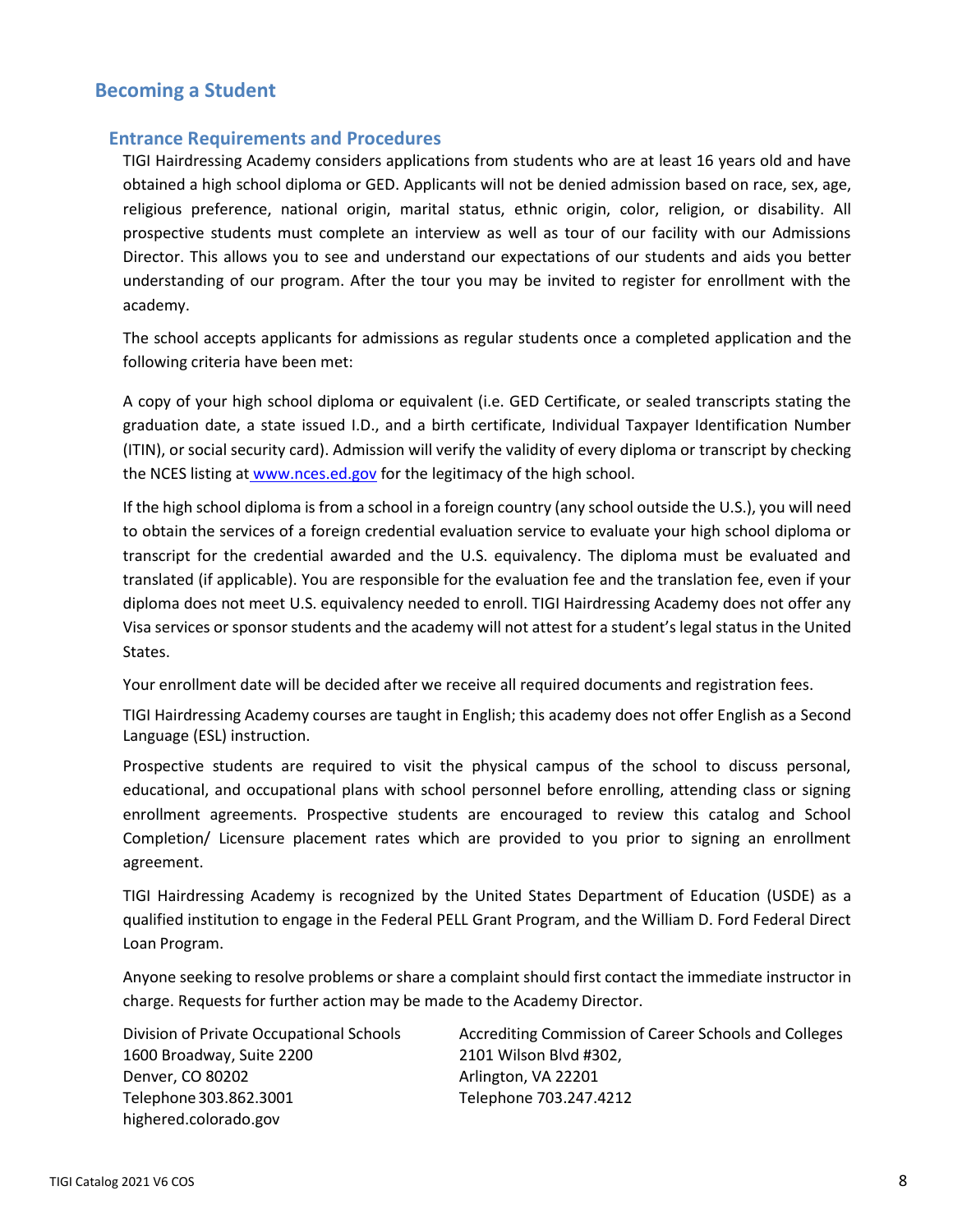## <span id="page-8-0"></span>**Transfer Students**

#### NOTICE CONCERNING TRANSFERABILITY OF CREDITS AND CREDENTIALS EARNED AT OUR INSTITUTION

The ability to transfer credits earned at TIGI Hairdressing Academy is at the sole discretion ofthe institution to which you may seek to transfer. Acceptance of the diploma earned in Cosmetology, Barbering and Hairstylist is at the sole discretion of the institution to which you may seek to transfer. If the credits or diploma earned at this institution are not accepted at the institution to which you seek to transfer, that institution may require you to repeat some or all coursework. For this reason, you should ensure that your attendance at this institution will meet your educational goals. This may include contacting an institution to which you may seek to transfer after attending TIGI Hairdressing Academy to determine if your credits or diploma will transfer. TIGI Hairdressing Academy does not have a transfer agreement with any other Academy.

TIGI Hairdressing Academy may accept up to 1000 transfer hours for the Cosmetology and Barbering program and up to 900 transfer hours for our Hairstylist program from other accredited institutions on a case by case basis with the approval of the Academy Director. All students transferring, must attend a minimum of 500 hours of TIGI Hairdressing Academy, to be considered to have completed the TIGI culture and education program. If transferring from another TIGI Hairdressing Academy, all transfer hours will be accepted.

Credits will be reviewed in detail of the students work quality and the relationship of the specific subject to the TIGI Curriculum. Other factors to be evaluated will include the prior institution and/or program approval/accreditation, course syllabus, students' grade, and the length of time.

All transfer hours must be submitted at the time of enrollment and a Transfer Hours Form must be completed and certified by the Academy Director upon completing and signing an enrollment agreement. All transfer students are required to purchase a complete TIGI Hairdressing Academy student kit.

Each course offered by TIGI Hairdressing Academy is considered an individual course; therefore, students with an outstanding tuition balance will not be able to receive their transcripts until the account is paid in full.

## <span id="page-8-1"></span>**Financial Aid**

At TIGI Hairdressing Academy our philosophy is that every student should be able to achieve an education, regardless of financial status. To bring this to fruition, our Financial Aid Office assists students in finding sources of financial aid. Financial Aid is available to those who qualify. Students are encouraged to being the application process three months prior to starting class to have funds available before school starts. Students must complete the Free Application for Student Aid (FAFSA), to be considered for grants or student loans. For further information contact the Financial AidOffice.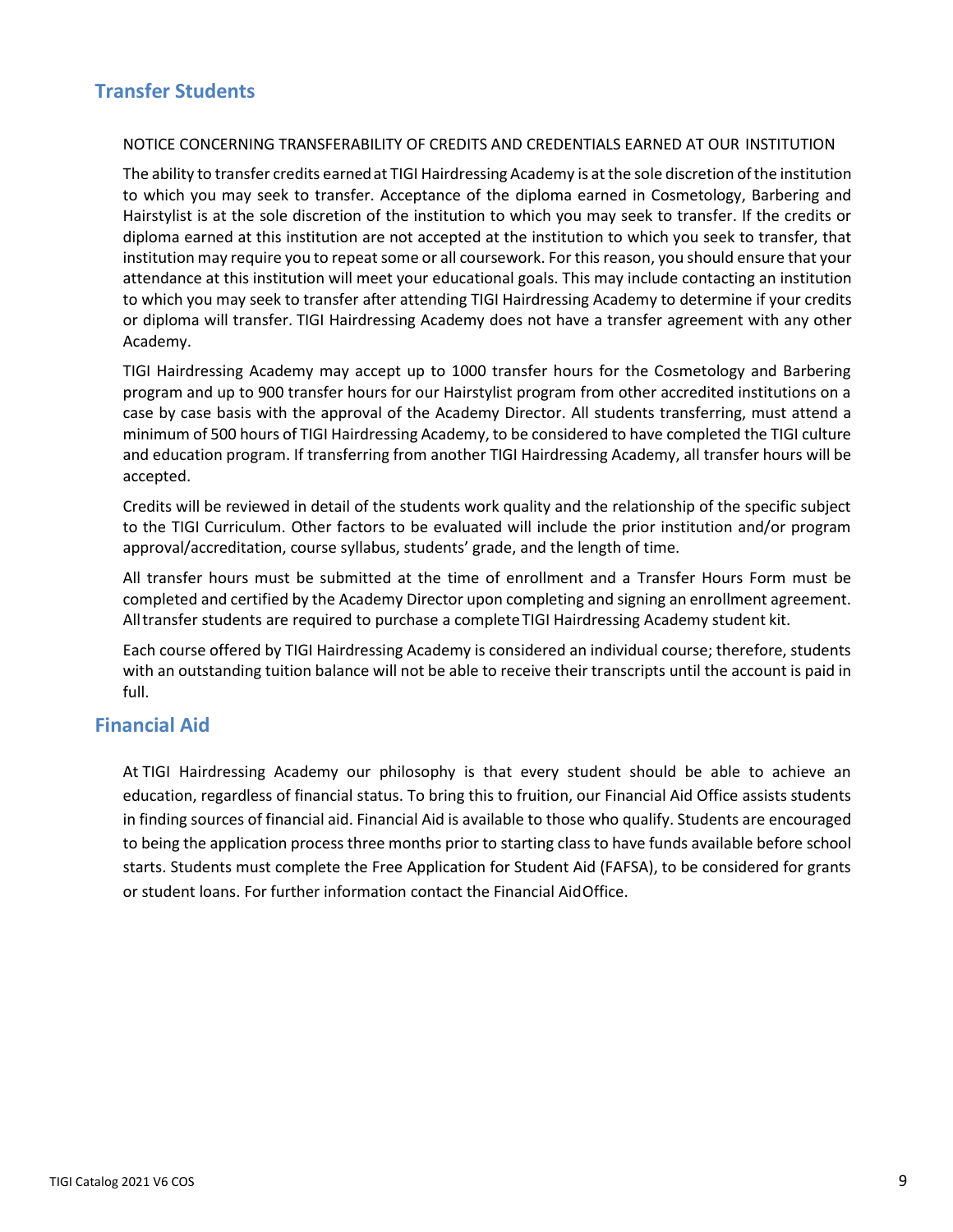## <span id="page-9-0"></span>**Our Programs**

## <span id="page-9-1"></span>**COSMETOLOGY PROGRAM**

1500 Hours / 44 WEEKS – 5 Day Schedule 35 HOURS PER WEEK

1500 Hours / 50 WEEKS – 5/3 Day Schedule 30 HOURS PER WEEK

(Program duration may increase based on time off due to holiday or inclement weather closures.)

TIGI Hairdressing Academy offers a Basic Cosmetology program to individuals seeking to become licensed within the field of Hairdressing. Our program produces qualified hairdressers invested in the concept of hair fashion. The Basic Cosmetology program introduces and guides beginning students in meeting the level of proficiency in cosmetology required by the State. The program is designed to help prepare you to obtain the knowledge and skills needed for an entry level position in the cosmetology field. Students will learn TIGI's unique haircutting, styling, coloring, skincare & nail design techniques in the levels listed below.

#### **Program Format:**

The curriculum for students enrolled in the Cosmetology program shall consist of 1500 clock hours of technical instruction, practical operations and theory as mandated by the State. Theory and technical instruction mean instruction given by demonstration, lecture, classroom participation, and examination. Practical operation shall mean actual performance by the student of a complete service on another person or mannequin.

#### **Freshman**

Skills Learned: Cutting methodology/terminology, handling cutting/styling tools, ergonomics, head sheets, shampooing, up-dos, thermal styling, perm, texturizing techniques and cutting/styling ten (10) TONI&GUY Classic Cuts.

#### **Sophomore**

Skills Learned: Coloring methodology/terminology, basic color theory, TIGI color product knowledge, nine (9) TONI&GUY Classic Coloring techniques, relaxers, Mizani product knowledge, specialty styling and Avant Garde concepts & techniques.

#### **Junior A**

Skills Learned: Makeup, hair removal, manicure, pedicure, facials and Dermologica product knowledge, clinic floor operations, introduction to State Board Testing procedures. Students will now begin taking clients half day on class training day.

#### **Junior B**

Skills Learned: Advanced color theory, lightening, toning, corrective color consultations, techniques & applications. Ongoing hands-on in specialty styles, artificial nails, consultation and closing the services, advanced cut and chemical techniques. Students are available to take clients half day on class training day.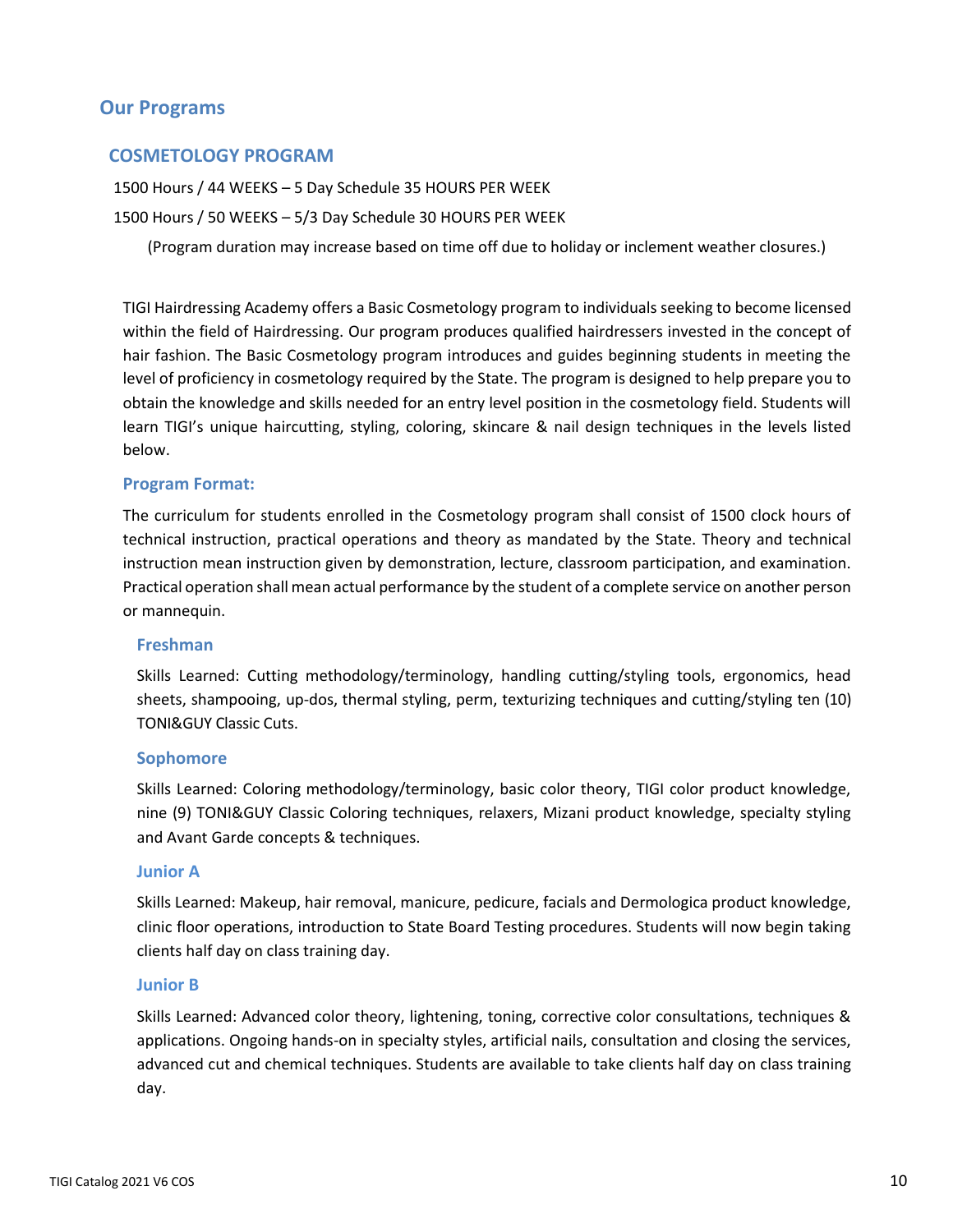#### **Industry Ready**

Skills Learned: Salon business, portfolio & resume building, state board kit check, state board overview. Students will prepare for their Senior Test Out and must be able to perform practical TIGI Classic techniques to become an Advanced Senior. Students are available to take clients all day.

#### **Senior**

Skills Learned: Boards preparation and set up. The procedures and guidelines for the state board examination. Students are also given mock board examination. Students are available to take clients all day.

The normal time to complete the Cosmetology program for a 5-day 35 hr. student is 44 weeks and 5/3-day 30 hr. student is 50 weeks however, program duration may increase based on time off due to holiday, inclement weather closures or any other natural occurring event causing TIGI Hairdressing Academy to unexpectedly close for a period of time. Please review the following requirements for program completion for admission to the State of Colorado Office of Barber and Cosmetologist Licensing:

| <b>SUBJECT AREA</b>                                        | <b>CLOCK/CONTACT HOURS</b> |
|------------------------------------------------------------|----------------------------|
| <b>SCALP CARE (SHAMPOOING, RINSING &amp; CONDITIONING)</b> | 50                         |
| <b>HAIR COLORING OR HAIR TINTING &amp; BLEACHING</b>       | 200                        |
| <b>HAIRCUTTING</b>                                         | 200                        |
| <b>HAIRTSYLING</b>                                         | 175                        |
| <b>CHEMICAL TEXTURE SERVICES</b>                           | 100                        |
| <b>MANICURING &amp; PEDICURING</b>                         | 175                        |
| <b>APPLICATION OF ARTIFICIAL NAILS</b>                     | 125                        |
| <b>FACIALS &amp; SKIN CARE</b>                             | 175                        |
| <b>FACIAL MAKEUP</b>                                       | 25                         |
| <b>HAIR REMOVAL</b>                                        | 75                         |
| <b>LAWS, RULES &amp; REGULATIONS</b>                       | 25                         |
| MANAGEMENT, ETHICS, INTERPERSONAL SKILLS & SALESMANSHIP    | 25                         |
| DISINFECTION, CLEANING & SAFE WORK PRACTICES               | 150                        |
| <b>TOTAL</b>                                               | 1500                       |

## **COSMETOLOGY**

Upon completion of the program, a successful state board exam and subsequent licensing, the graduate becomes an entry-level licensed Cosmetologist, Hairstylist or Barber.

Career paths for a licensed Cosmetologist can be in the following areas:

Entry-level Salon Stylist or Chemical Technician, Salon Manager, Salon Owner, Salon Director, Salon Educator, Product Company Representative, or Platform Artist.

To become a Cosmetology, further training is required. Other positions mentioned may also require additional training and education.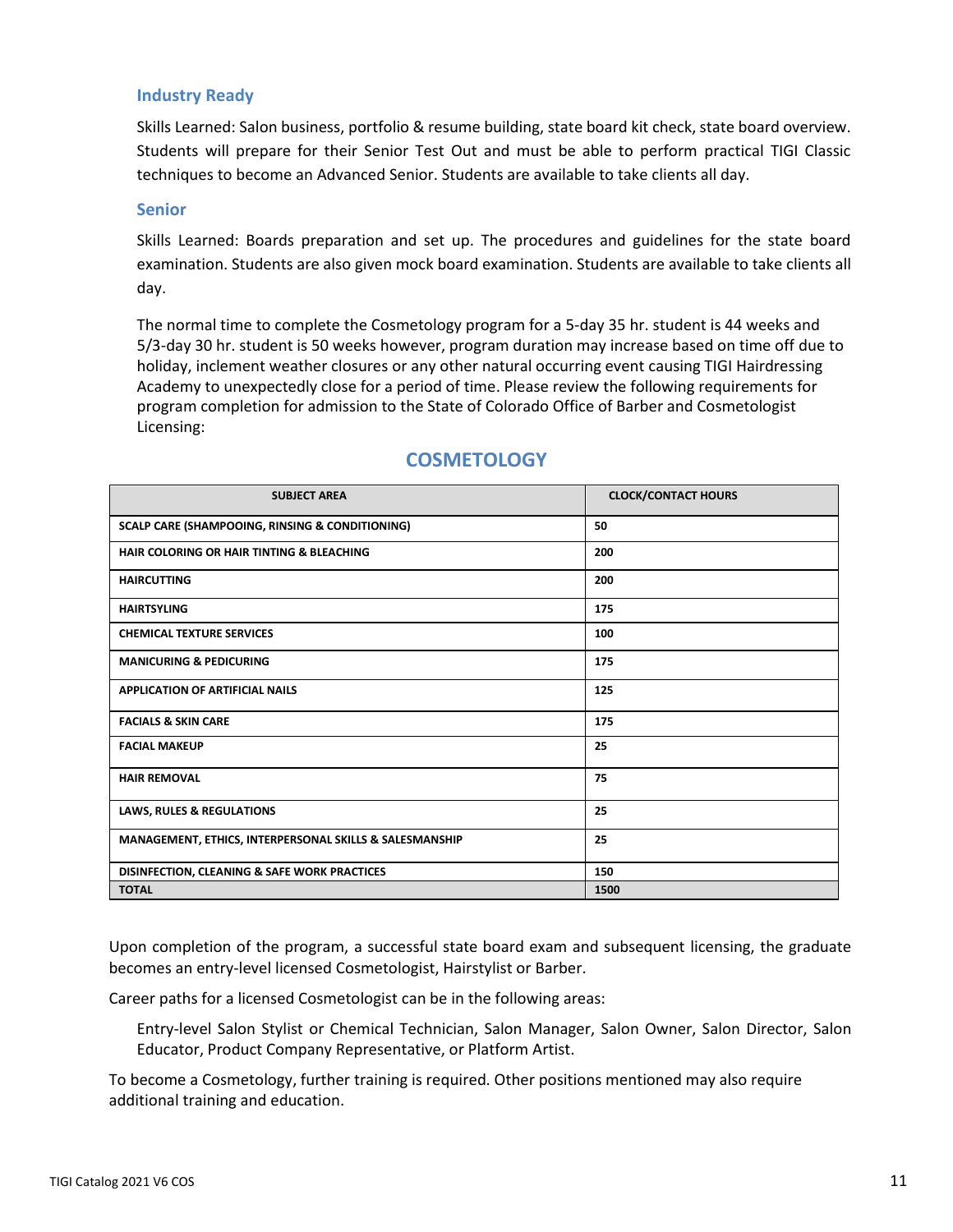## <span id="page-11-0"></span>**BARBERING PROGRAM**

1500 Hours / 44 WEEKS – 5 Day Schedule 35 HR

1500 Hours / 50 WEEKS –5/ 3 Day Schedule 30 HR

(Program duration may increase based on time off due to holiday or inclement weather closures.)

TIGI Hairdressing Academy offers a Basic Barbering program to individuals seeking to become licensed within the field of Barbering. Our program produces qualified barbers invested in the concept of hair fashion. The Barbering program introduces and guides beginning students in meeting the level of proficiency in barbering required by the State. The program designed to help prepare you to obtain the knowledge and skills needed for an entry level position in the barbering field. Students will learn TIGI's unique haircutting, styling, coloring, skincare & shaving techniques in the levels listed below.

#### **Program Format:**

The curriculum for students enrolled in the Barbering program shall consist of 1500 clock hours of technical instruction, practical operations and theory as mandated by the State. Theory and technical instruction mean instruction given by demonstration, lecture, classroom participation, and examination. Practical operation shall mean actual performance by the student of a complete service on another person or mannequin.

#### **Freshman**

Skills Learned: Cutting methodology/terminology, handling cutting/styling tools, ergonomics, head sheets, shampooing, up-dos, thermal styling, perm, texturizing techniques and cutting/styling ten (10) TONI&GUY Classic Cuts.

#### **Sophomore**

Skills Learned: Coloring methodology/terminology, basic color theory, TIGI color product knowledge, nine (9) TONI&GUY Classic Coloring techniques, chemical relaxing, chemical perming, specialty styling and Avant Garde concepts & techniques.

#### **Junior**

Skills Learned: Advanced color theory, men's facial theory, men's facial application. Students will now begin taking clients.

#### **Salon Ready**

Skills Learned: Salon business, portfolio and resume building, state board kit check, state board overview. Students will prepare for their Senior Test Out and must be able to perform practical TONI&GUY Classic techniques to become a senior. Students are available to take clients all day.

#### **Senior**

Skills Learned: All applications of state exam procedures, including all required tests and practical test outs to prepare Mini-Board exam. Students must pass mock State Board exam. Students are available to take clients all day.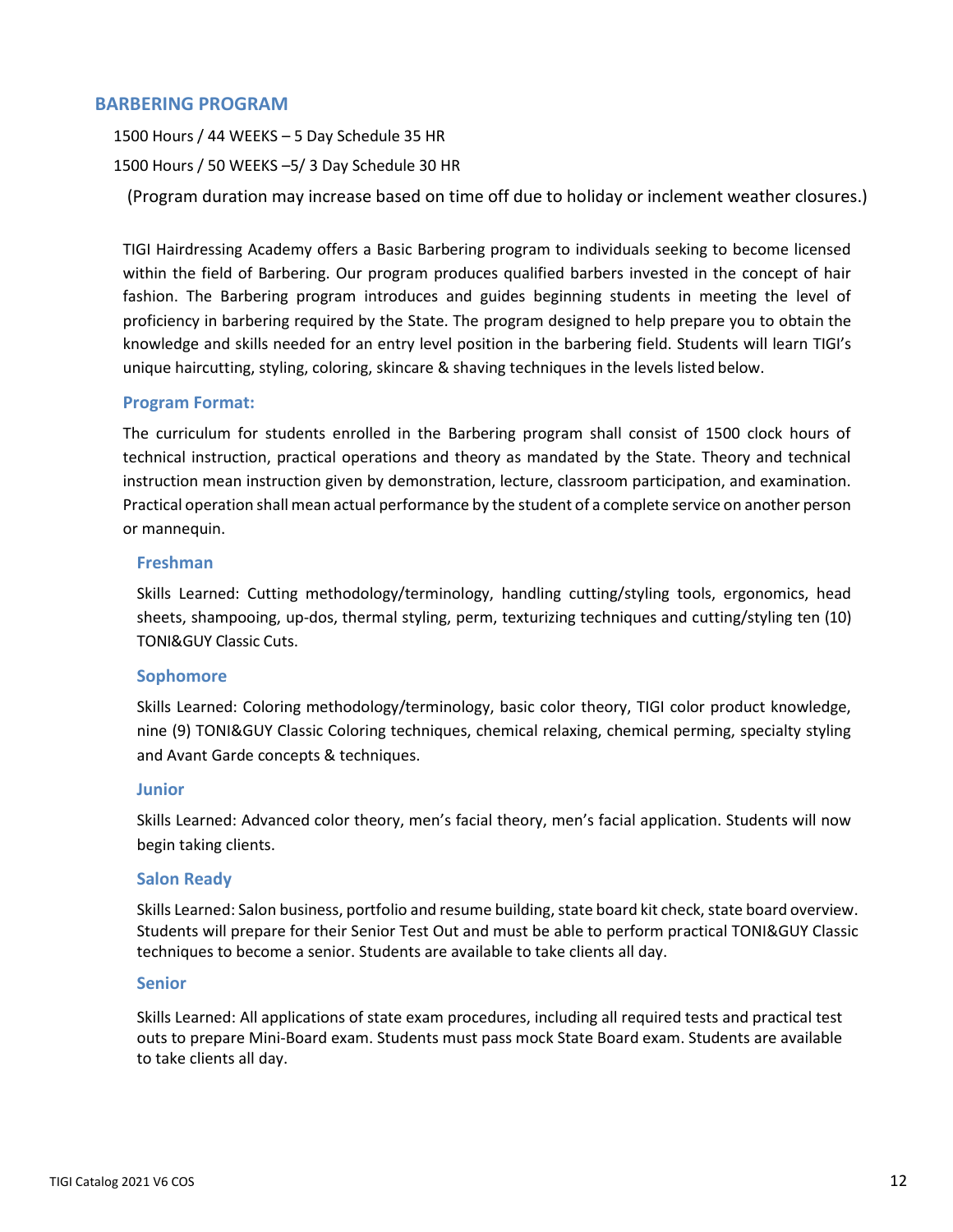The normal time to complete the Barbering program for a 5-day 35 hr. student is 44 weeks and 5/3 day 30 hr. student is 50 weeks however, program duration may increase based on time off due to holiday, inclement weather closures or any other natural occurring event causing TIGI Hairdressing Academy to unexpectedly close for a period of time. Please review the following requirements for program completion for admission to the State of Colorado Office of Barber and Cosmetology Licensing:

## **BARBERING**

| <b>SUBJECT AREA</b>                                               | <b>CLOCK/CONTACT HOURS</b> |
|-------------------------------------------------------------------|----------------------------|
| <b>TREATMENT OF HAIR &amp; SCALP</b>                              | 60                         |
| <b>FACIAL MASSAGE &amp; TREATMENTS</b>                            | 90                         |
| <b>SHAVING</b>                                                    | 90                         |
| <b>HAIRCUTTING</b>                                                | 270                        |
| <b>HAIRSTYLING</b>                                                | 270                        |
| <b>CHEMICAL HAIR SERVICES</b>                                     | 240                        |
| <b>HAIR COLORING &amp; HAIR TINTING</b>                           | 240                        |
| <b>LAWS, RULES &amp; REGULATIONS</b>                              | 30                         |
| MANAGEMENT, ETHICS, INTERPERSONAL SKILLS &<br><b>SALESMANSHIP</b> | 30                         |
| DISINFECTION, CLEANING & SAFE WORK PRACTICES                      | 180                        |
| <b>TOTAL</b>                                                      | 1500                       |

Upon completion of the program, a successful state board exam and subsequent licensing, the graduate becomes an entry-level licensed barber.

Career paths for a licensed barber can be in the following areas: Entry-Level Barber, Salon Manager, Salon Owner, Salon Director, Salon Educator, Product Company Representative, or Platform Artist.

To become a Barber Instructor, further training is required. Other positions mentioned may also require additional education.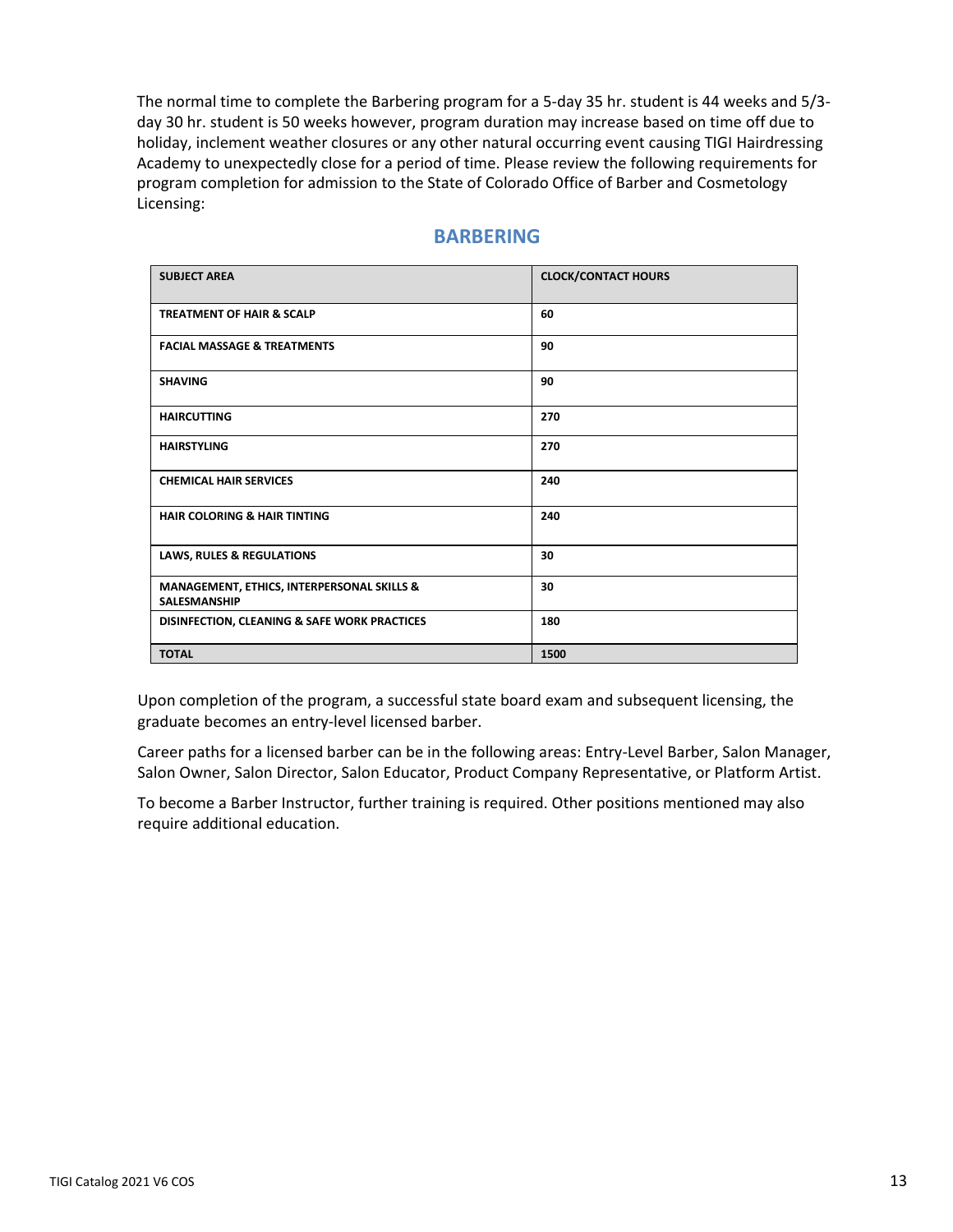#### <span id="page-13-0"></span>**HAIRSTYLIST PROGRAM**

1200 Hours / 36 WEEKS – 5 Day Schedule 35 HR

1200 Hours / 40 WEEKS – 5/3 Day Schedule 30 HR

(Program duration may increase based on time off due to holiday or inclement weather closures.)

TIGI Hairdressing Academy offers a Basic Hairstylist program to individuals seeking to become licensed within the field of Hairdressing. Our program produces qualified hairdressers invested in the concept of hair fashion. The Hairstylist program introduces and guides beginning students in meeting the level of proficiency in Hairstyling required by the State. The program designed to help prepare you to obtain the knowledge and skills needed for an entry level position in the Hairstyling field. Students will learn TIGI's unique haircutting, styling & coloring techniques in the levels listed below.

#### **Program Format:**

The curriculum for students enrolled in the Hairstylist program shall consist of 1200 clock hours of technical instruction, practical operations and theory as mandated by the State. Theory and technical instruction mean instruction given by demonstration, lecture, classroom participation, and examination. Practical operation shall mean actual performance by the student of a complete service on another person or mannequin.

#### **Freshman**

Skills Learned: Cutting methodology/terminology, handling cutting/styling tools, ergonomics, head sheets, shampooing, up-dos, thermal styling, perm, texturizing techniques and cutting/styling ten (10) TONI&GUY Classic Cuts.

#### **Sophomore**

Skills Learned: Coloring methodology/terminology, basic color theory, TIGI color product knowledge, nine (9) TONI&GUY Classic Coloring techniques, relaxers, Mizani product knowledge, specialty styling and Avant Garde concepts & techniques.

#### **Junior**

Skills Learned: advanced color theory, lightening, toning, corrective color, consultations, techniques & applications, specialty styling, avant garde concepts & techniques, TIGI product knowledge. Students will now begin taking clients.

#### **Salon Ready**

Skills Learned: salon business, portfolio & resume building, state board kit check, state board overview. Students will prepare for their Senior Test Out and must be able to perform practical TIGI Classic techniques to become an Advanced Senior. Students are available to take clients all day.

#### **Senior**

Skills Learned: fundamentals of state board procedures, State Board written examination & preparation, advanced styling, take cut and color clients all day.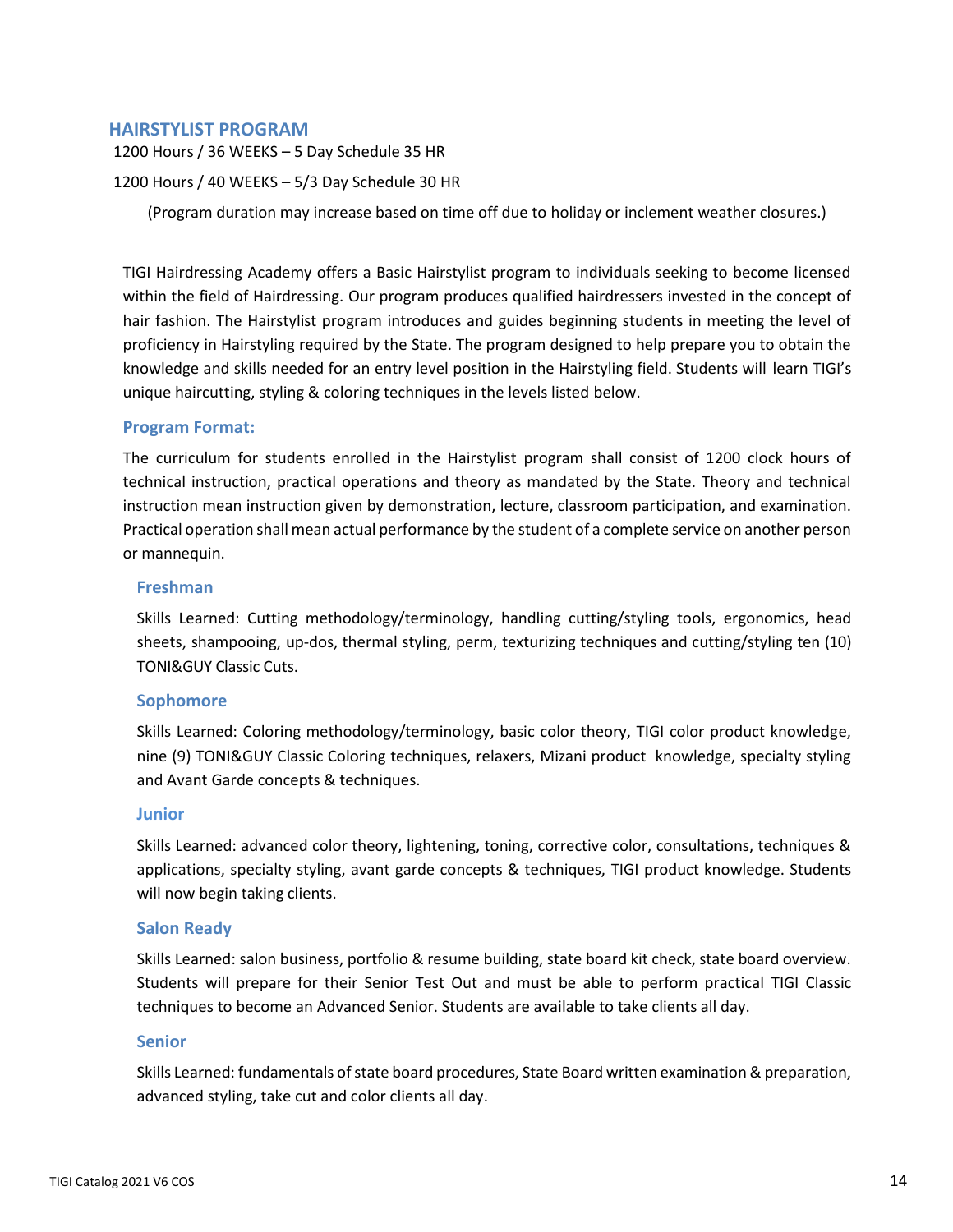#### **State Board**

State Board Skills Learned: State Board review: Thursdays/Fridays: review state board procedures, take cut and color clients. Students must pass mock state board prior to Graduating.

The normal time to complete the Hairstylist program for a 5 day 35 hr. student is 36 weeks and 5/3 day 30 hr. student is 40 weeks however, program duration may increase based on time off due to holiday, inclement weather closures or any other natural occurring event causing TIGI Hairdressing Academy to unexpectedly close for a period of time. Please review the following requirements for program completion for admission to the State of Colorado Office of Barber and Cosmetologist Licensing:

| <b>SUBJECT AREA</b>                                                          | <b>CLOCK/CONTACT HOURS</b> |
|------------------------------------------------------------------------------|----------------------------|
| <b>SCALP CARE (SHAMPOOING, RINSING &amp; CONDITIONING)</b>                   | 60                         |
| <b>HAIR COLORING OR HAIR TINTING &amp; BLEACHING</b>                         | 240                        |
| <b>HAIRCUTTING</b>                                                           | 240                        |
| <b>HAIRTSYLING</b>                                                           | 210                        |
| <b>CHEMICAL TEXTURE SERVICES</b>                                             | 120                        |
| <b>LAWS, RULES &amp; REGULATIONS</b>                                         | 30                         |
| <b>MANAGEMENT, ETHICS, INTERPERSONAL SKILLS &amp;</b><br><b>SALESMANSHIP</b> | 30                         |
| <b>DISINFECTION, CLEANING &amp; SAFE WORK PRACTICES</b>                      | 270                        |
| <b>TOTAL</b>                                                                 | 1200                       |

## **HAIRSTYLIST**

Upon completion of the program, a successful state board exam and subsequent licensing, the graduate becomes an entry-level licensed Cosmetologist, Hairstylist or Barber.

Career paths for a licensed Cosmetologist, Hairstylist or Barber can be in the following areas:

Entry-level Salon Stylist, Barber or Chemical Technician, Salon/Barbershop Manager, Salon/Barbershop Owner, Salon/Barbershop Director, Salon/Barbershop Educator, Product Company Representative, or Platform Artist.

To become a Cosmetology/Barber Instructor, further training is required. Other positions mentioned may also require additional training and education.

**\* NOTE**: It is the students' responsibility to meet with the Academy Director to pick up all necessary paperwork to apply for the State License Examination and consequent licensure and pay all applicablefees.

**\*\* NOTE**: Once a student is licensed, it is the student's responsibility to contact the administration office regarding licensure including graduate's current name, address, telephone number and of his/her employer once employed in the field.

The board recommends that schools provide training in communication skills that includes professional ethics, salesmanship, decorum, record keeping, and client service records cards.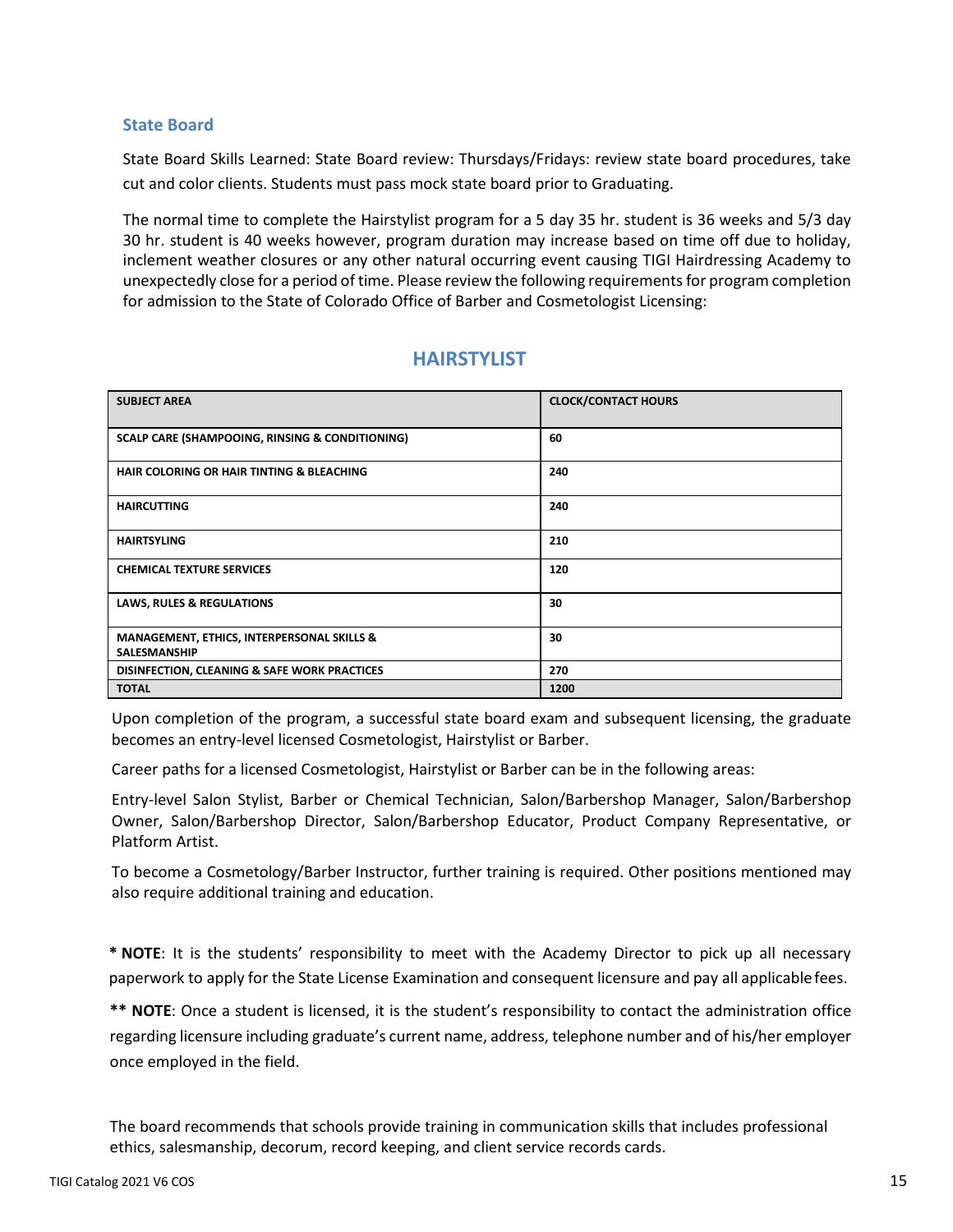<span id="page-15-0"></span>600 Hours / 25 WEEKS – 4 Day Schedule 24 HOURS PER WEEK

(Program duration may increase based on time off due to holiday or inclement weather closures.)

TIGI Hairdressing Academy offers a Basic Esthetician program to individuals seeking to become licensed within the field of Esthetics. Our program produces qualified estheticians invested in the concept of skin care & skin services. The Basic Esthetician program introduces and guides beginning students in meeting the level of proficiency in Esthetics required by the State. The program is designed to help prepare you to obtain the knowledge, skills & professionalism needed for an entry level position in the estheticsfield.

Students will learn TIGI 's unique skin care services, facial & body waxing, lash & brow tinting, makeup application & lash extension techniques in the levels listed below.

## **Program Format:**

The curriculum for students enrolled in the Esthetician program shall consist of 600 clock hours of technical instruction, practical operations and theory as mandated by the State. Theory and technical instruction mean instruction given by demonstration, lecture, classroom participation, and examination. Practical operation shall mean actual performance by the student of a complete service on another person or mannequin.

## **Stage 1**

Skills Learned: Skincare, Waxing & Makeup methodology/terminology, handling of facial & waxing tools, usage & sanitation of Esthetics Equipment, ergonomics, head sheets, client consultations, facial & body hair removal, and basic skin care theory.

#### **Stage 2**

Skills Learned: Dermalogica product knowledge, introduction to advanced concepts & techniques, lash lifting/extension services, brow/ lash tinting, clinic floor operations, introduction to State Board practical procedures.

#### **Junior**

Skills Learned: advanced skincare theory, consultations, contraindications techniques &applications, Facial & makeup services on models, hair removal services on models, pro power peel overview & services on models, and advanced Dermalogica product knowledge. Students will now begin taking clients.

#### **Industry Ready**

Skills Learned: Begin State Board overview of written & practical examination, salon business, portfolio & resume building, state board kit check, state board overview. Students will begin taking State Board finals and must be able to perform practical Dermalogica skincare & waxing techniques. Students will take clients all day, except on Wednesdays. State Board review is in the am every Tuesday.

## **Senior / State Board**

Skills Learned: Fundamentals of State Board procedures, State Board written examination & preparation, advanced techniques. Students will take clients all day, except on Wednesdays. State Board review is in the am every Tuesday. Students will review state board procedures, take skin & waxing clients. Students must pass mock state board prior to Graduating.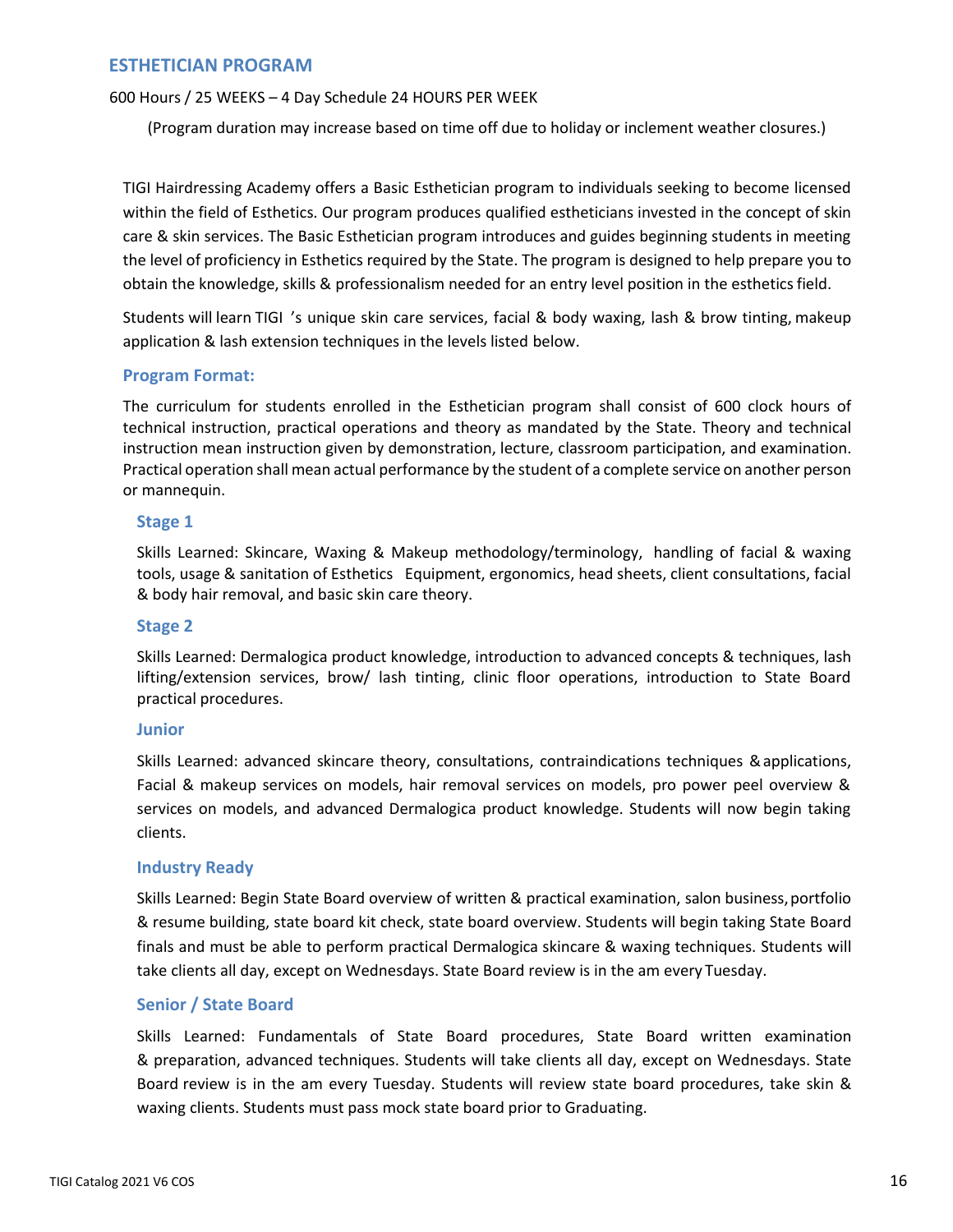The normal time to complete the Esthetician program for a 4-day 24 hr. student is 25 weeks however, program duration may increase based on time off due to holiday or inclement weather closures or any other natural occurring event causing TIGI Hairdressing Academy to unexpectedly close for a period of time. Please review the following requirements for program completion for admission to the State of Colorado Office of Barber and Cosmetologist Licensing:

## **ESTHETICIAN**

| <b>SUBJECT AREA</b>                                     | <b>CLOCK/CONTACT HOURS</b> |
|---------------------------------------------------------|----------------------------|
| <b>FACIALS &amp; SKINCARE</b>                           | 210                        |
| <b>FACIAL MAKEUP</b>                                    | 30                         |
| <b>HAIR REMOVAL</b>                                     | 90                         |
| <b>LAW, RULES &amp; REGULATIONS</b>                     | 30                         |
| MANAGEMENT, ETHICS, INTERPERSONAL SKILLS & SALESMANSHIP | 30                         |
| <b>DISINFECTION, CLEANING &amp; SAFE WORK PRACTICES</b> | 210                        |
| <b>TOTAL</b>                                            | 600                        |

Upon completion of the program, a successful state board exam and subsequent licensing, the graduate becomes an entry-level licensed esthetician.

Career paths for a licensed esthetician can be in the following areas: Entry-Level Esthetician, Spa/Salon Manager, Spa/Salon Owner, Spa/Salon Director, Makeup Artist, Medical Esthetician, Hair Removal Specialist, Esthetics Educator, Eyelash & Brow Specialist, Product Company Representative, or Platform Artist.

To become an Esthetics Instructor, further training may be required. Other positions mentioned may also require additional education.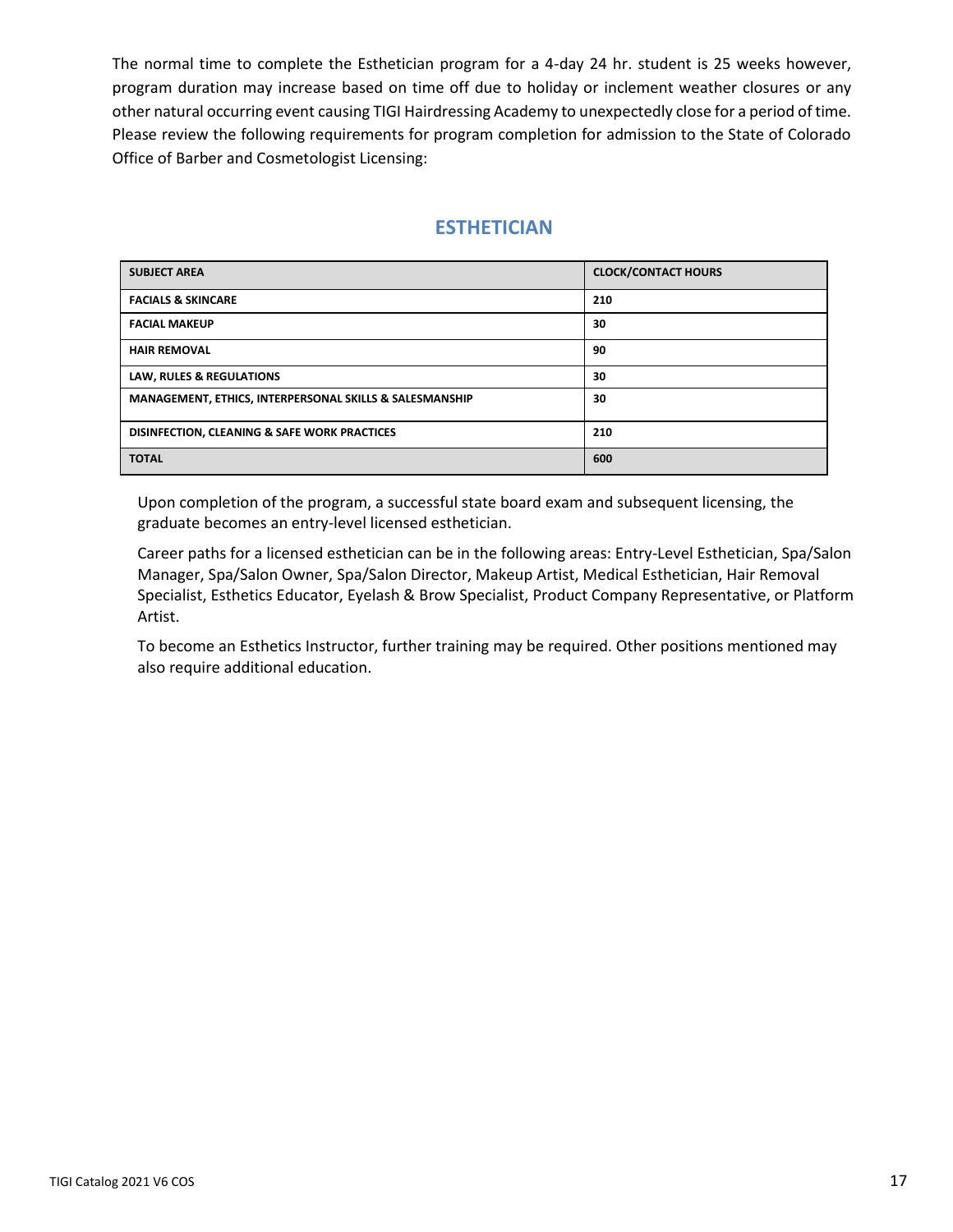## <span id="page-17-1"></span><span id="page-17-0"></span>**Educational Goals**

## **Performance Objective**

- Obtain knowledge of laws and rules regulating the established Colorado's Cosmetology & Barbering practices.
- Acquire the knowledge of sanitation and sterilization as related to all phases ofhair, skin, shaving and nails.
- Gain knowledge of general theory relating to cosmetology, barbering and hairstyling including anatomy, physiology, chemistry, and theory.
- Acquire business management techniques common to cosmetology/barbering.
- Establish retail sales techniques which will prepare the student for a salon or barbershop environment.

## <span id="page-17-2"></span>**Skills to be Developed**

- Learn the proper use of implements relative to all cosmetology and barbering services.
- Acquire the knowledge of analyzing the scalp, face, and hands before all services are done, to determine any disorders.
- Develop procedures and terminology used in performing all cosmetology and barbering services.
- Learn the application of daytime and evening make-up to include the application of false strip eyelashes.
- Establish the proper procedure of manicuring to include water and oil manicure and pedicure.
- Will learn the application of brush-on nails, nail wraps, and nail tips.

#### <span id="page-17-3"></span>**Attitudes and Appreciations to be Developed**

- Understand and value good workmanship common to cosmetology.
- Possess a positive attitude towards the public and fellow workers.
- Appreciate honesty and integrity.
- Have improved personality in dealing with patrons and colleagues.

## <span id="page-17-4"></span>**School Calendar**

## <span id="page-17-5"></span>**Five (5) Day Schedule/ 30 and 35 Hours**

To excel in our Program, you must attend all scheduled classes. Attendance is mandatory for all students. Class maximum number is 25. The 30 Hour Class Schedule hours are Tuesday through Saturday 8:00 a.m. - 2:30 p.m. The 35-hour Class Schedule hours are Tuesday through Wednesday, 8:00 a.m. – 2:30 p.m., and Thursday - Friday from 8:00 a.m. – 4:00 p.m. and Saturday from 8:00 a.m. – 4:30 p.m. Theory class runs Thursday and Friday from 8:00 a.m. – 9:50 a.m.

Students are responsible to clock themselves in and out. Time clock adjustments will only be made in the event of a time clock failure or any other extenuating circumstances that may arise and approved at the sole discretion of the Academy Director.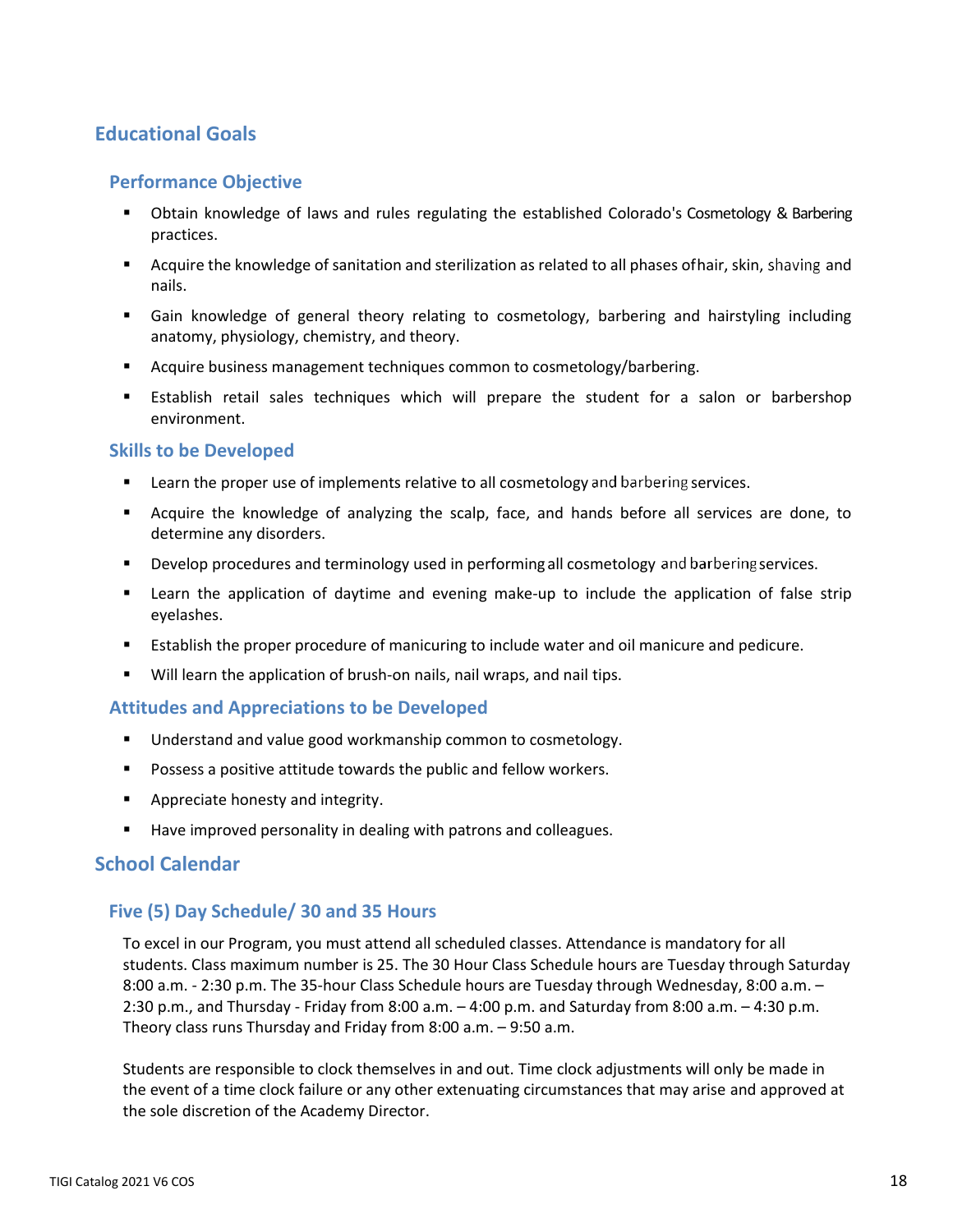Suggested arrival time is 7:45 a.m., to be prepared for class by 8:00 a.m. You are considered tardy at 8:01 a.m., thus you will be unable to accrue hours until 9:50 a.m. on scheduled theory days. The Academy administration may adjust program hours and days in consideration of holidays or other events requiring schedule adjustment. Students will be informed by writing notice of any schedule changes in advance.

## <span id="page-18-0"></span>**Three (3) Day School Hours**

To excel in our Program's, you must attend all scheduled classes. Attendance is mandatory for all students. Class hours are Thursday, Friday and Saturday, 8:00 a.m. – 6:30 p.m. Theory class runs Thursday and Friday from 8:00 a.m. to 9:50 a.m. Students are responsible to clock themselves in and out. Time clock adjustments will only be made in the event of a time clock failure or any other extenuating circumstances that may arise, as approved at the sole discretion of the Academy Director.

Suggested arrival time is 7:45 a.m., to be prepared for class by 8:00 a.m. You are considered tardy at 8:01 a.m., thus you will be unable to accrue hours until 9:50 a.m. on scheduled theory days. The Academy administration may adjust program hours and days in consideration of holidays or other events requiring schedule adjustment. Students will be informed by written notice of any schedule changes in advance.

## <span id="page-18-1"></span>**Holidays**

TIGI Hairdressing Academy observes the following holidays:

- New Year's Day
- Memorial Day Weekend
- Fourth of July
- Labor Day Weekend
- **Thanksgiving Break**
- Winter Break

Any student who is absent the day before or after a designated holiday or break may be suspended. Any changes to the schedule for Thanksgiving or Winter Break, Academy administration will announce in advance. The holiday season is always a very busy time in the hairdressing industry. To assist in transitioning smoothly, into a career as a professional in the hairdresser industry, and meet the demands of the industry, we continue a tight schedule throughout the holidays.

## <span id="page-18-2"></span>**Closure Due to Inclement Weather**

The academy follows the inclement weather closings announced for the local Independent School District. The academy will close any time the district closes due to bad weather. Students should always use good judgment when traveling in inclement weather.

## <span id="page-18-3"></span>**Five (5) Day Daily Schedule**

7: 45 – 8:00 a.m. Prepare for class before you clock in. Show up in proper uniform and professional dress. Be sure to be well groomed, including applying make-up before arriving at school. Before you clock in at 8:00 am, prepare your station and tools for clients.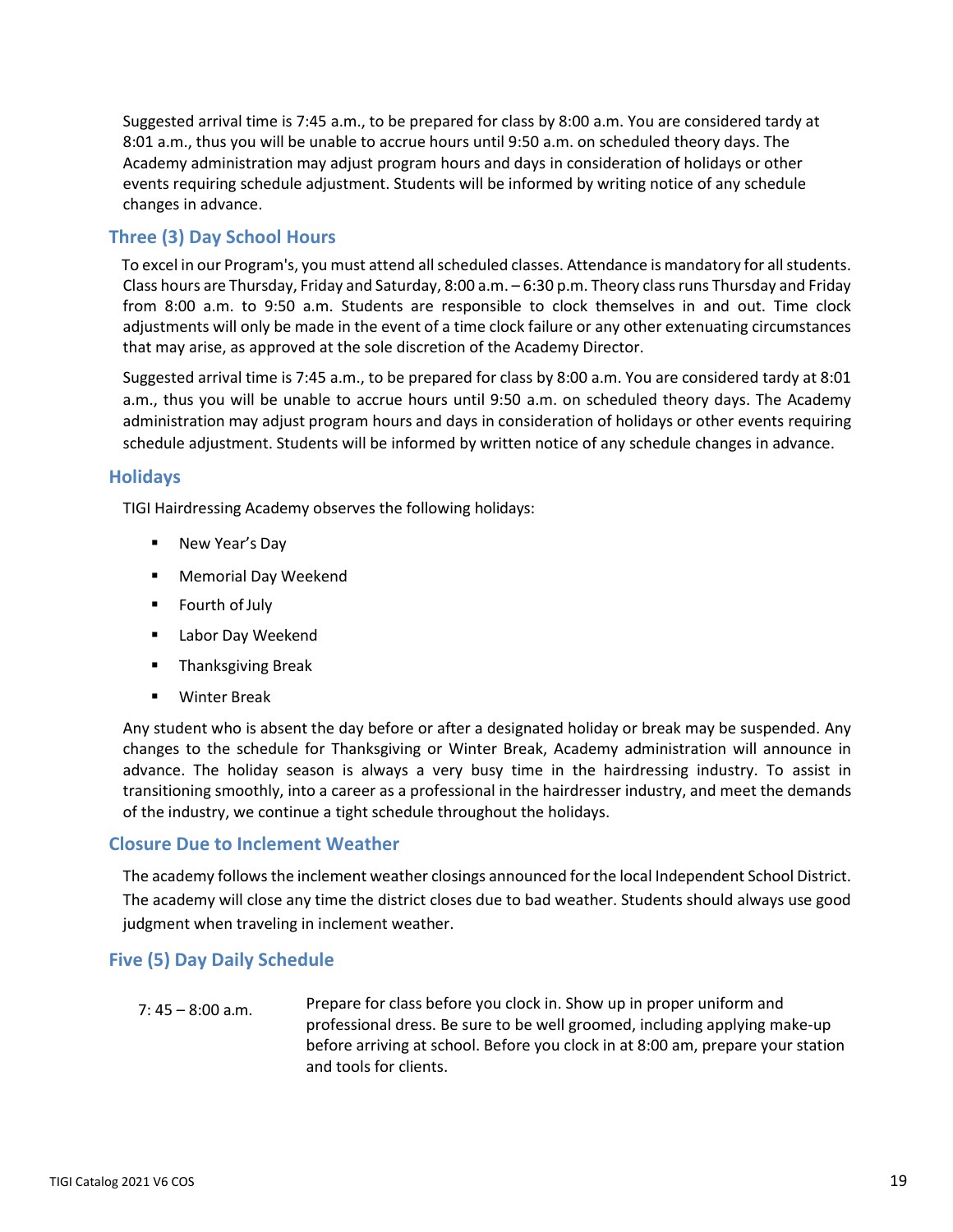| 8:00 a.m.          | Clock in and be seated in the designated room. Roll call begins at 8:01 am.<br>Theory class begins promptly at 8:00 am. You will be considered tardy at 8:01<br>am.                                                                                                       |
|--------------------|---------------------------------------------------------------------------------------------------------------------------------------------------------------------------------------------------------------------------------------------------------------------------|
| 9:50 a.m.          | Junior and senior students go directly to their stations on the clinic floor and<br>begin their assignments.                                                                                                                                                              |
| LUNCH BREAK        | Every student is required to take a 30-minute lunch break, as scheduled by the<br>Academy Administration. If you are servicing a client past your regular lunch<br>time, you are required to notify your instructor and the front desk to reschedule<br>your lunch break. |
| $3:30 - 4:00$ p.m. | Sanitize and clean your station. Complete your assigned duty as requested prior<br>to leaving. All students must clock out by 4:00 p.m. unless servicing a client.                                                                                                        |

## <span id="page-19-0"></span>**Three (3) Day Daily Schedule**

| $7:45 - 8:00$ a.m. | Prepare for class before you clock in. Show up in professional dress with proper<br>uniform. Apply make-up before arriving at school and be sure that your hair is<br>groomed. Before you clock in at 8:00 am, prepare your station and tools for<br>clients.             |
|--------------------|---------------------------------------------------------------------------------------------------------------------------------------------------------------------------------------------------------------------------------------------------------------------------|
| 8:00 a.m.          | Clock in and be seated in the designated room. Roll call begins at 8:01 am.<br>Theory class begins promptly at 8:00 am. You will be considered tardy at 8:01<br>am.                                                                                                       |
| 9:50 a.m.          | Junior and senior students go directly to their stations on the clinic floor and<br>begin their assignments.                                                                                                                                                              |
| LUNCH BREAK        | Every student is required to take a 30-minute lunch break, as scheduled by the<br>Academy Administration. If you are servicing a client past your regular lunch<br>time, you are required to notify your instructor and the front desk to reschedule<br>your lunch break. |
| $3:30 - 6:30$ p.m. | Sanitize and clean your station. Complete your assigned duty as requested prior<br>to leaving. All students must clock out by 6:30 p.m. unless servicing a client.                                                                                                        |

#### <span id="page-19-1"></span>**Program Start Dates**

All our courses begin the first Thursday of each month. TIGI Hairdressing Academy reserves the right to add or delete any course dates in a calendar year. You will be required to sign an enrollment contract prior to beginning class and attend a mandatory New Student Orientation. An orientation will be completed at the beginning of each new level of the program to help you understand what is expected as you progress.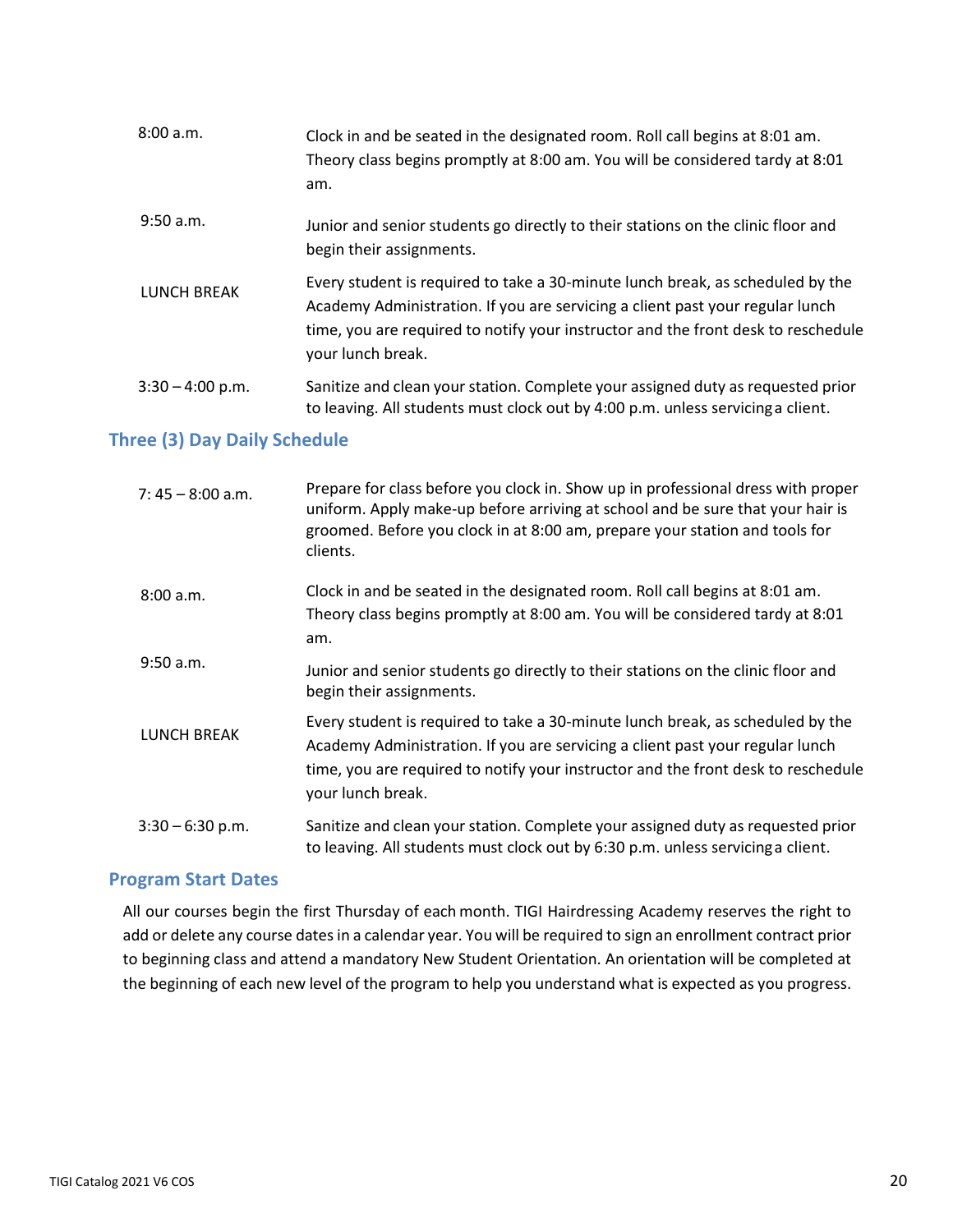## <span id="page-20-0"></span>**Special Events**

Each year, TIGI Hairdressing Academy students may participate in our Runway Hair Show. This special event requires many hours of preparation. You may receive field trip hours for your participation only if you meet the following requirement

- a) Participation throughout the event
- b) Attendance the day before the event
- c) Attendance the day after the event

## <span id="page-20-2"></span><span id="page-20-1"></span>**Academic Standards and Policies**

## **Dress Code**

The TIGI Hairdressing Academy dress code helps set a standard of excellence for our students and gives our clinic floor a professional look and feel that appeals to our clinic floor clients. When selecting your school apparel, remember your attire should always convey a sense of professionalism. The apparel you choose must always meet the following dress code guidelines:

- **■** Tuesday through Saturday all black dress is required. Once Senior Test out is complete, white, black, gray dress code allowed.
- **E** All clothing must be plain: no logos, emblems, plaids, or writing may appear on the clothing, other than a TIGI emblem.
- No t-shirts of any kind unless it is a TIGI/TONI&GUY T-shirt. TIGI/TONI&GUY T-shirts must be clean, pressed, and tucked into other clothing giving a neat appearance.
- You may always wear an approved apron over your clothing on the clinic floor.
- Shoes must be closed toe and may be any color, cleaned, and polished. Sandals, moccasins, and workout shoes are not permitted. Tennis shoes must be new, clean, and solid color and not shoes that can be worn to the gym. Wear comfortable shoes as you will be on your feet all day.
- Socks, pantyhose, leggings, tights, or "booties" must always be black in color. Leggings, tights, and hose must be in dress code (correct color).
- Ties and scarves can be any color.
- Jewelry, belts, and other accessories can be any color.
- Armpits and chest must always be covered.
- No bare stomachs. If top rises when arms are lifted and reveals bare flesh, the top is too short.
- Slippers, house shoes, sweatpants, low cut blouses, men's undershirts, colored undershirts, tank tops, shorts, lingerie, see-through fabrics, and bare feet are not permitted.
- A skirt with a hemline above the knee is acceptable, as long as solid black leggings are underneath.
- Undergarments must be nude or black. Colored undergarments which are visible through clothes are not be permitted.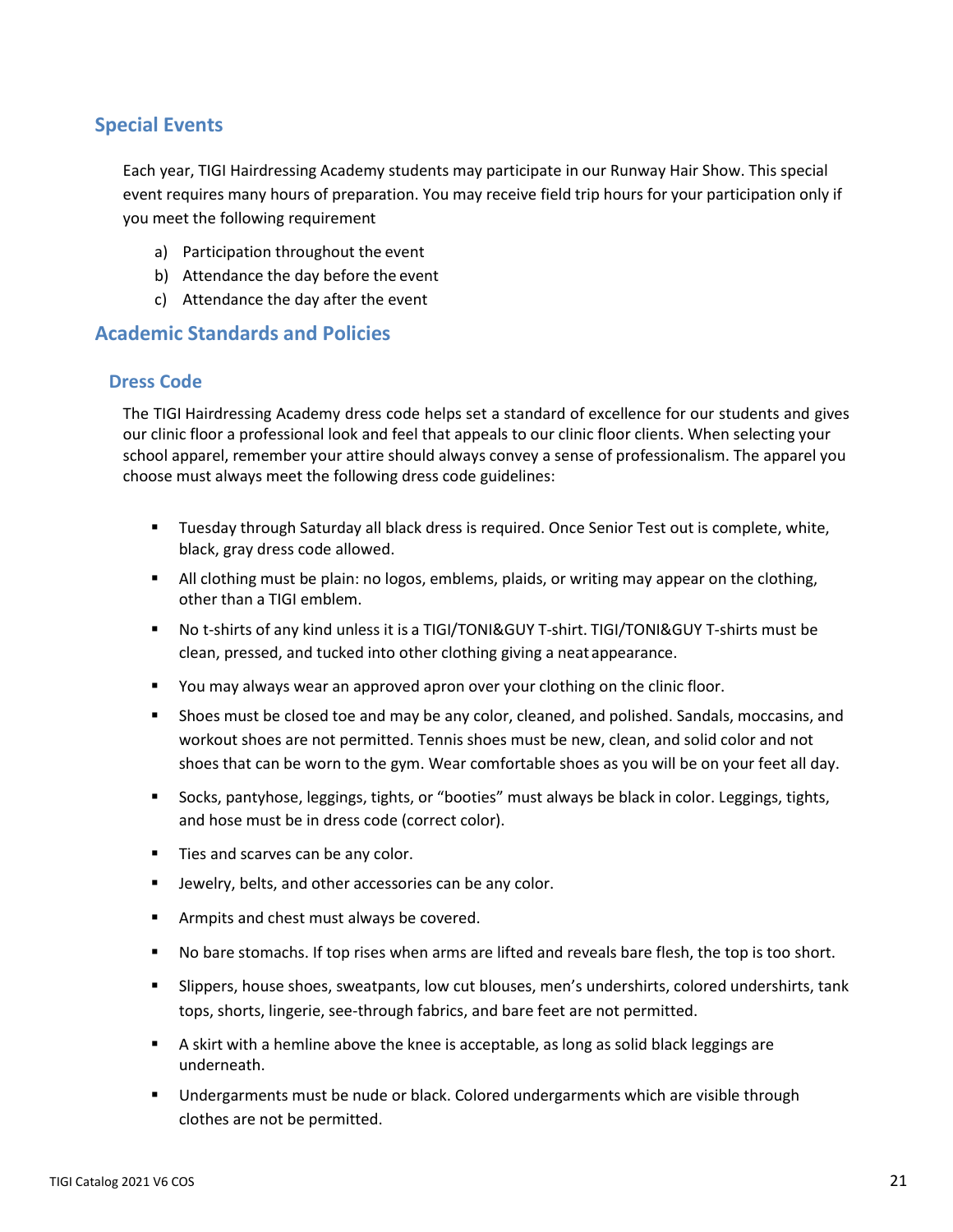- Undergarment lines and body suit lines should not be visible through clothing. Slips must be worn when fabric is sheer.
- Bandannas, du rags, or scarves wrapped on head are not permitted.

**Note:** Any student who returns to practice for the State Board must be in proper dress code for that day.

## <span id="page-21-1"></span><span id="page-21-0"></span>**Attendance Policy**

#### **Tardiness**

You are expected to clock in each day by 8:00 a.m. You are tardy at 8:01 a.m. and you will not be able to start accruing hours for that day until 9:50 a.m. Theory begins each morning, Thursday and Friday at 8:00 a.m., and required to attend by the state. Attending class on time is critical for your success and helps demonstrate your commitment to the program and keeps you in good standing at the academy.

#### <span id="page-21-2"></span>**Attendance**

You must always maintain a 94% attendance rate during the program to ensure completion of program within the scheduled timeframe. If a 94% attendance rate is not maintained you will require further instruction to satisfy graduation requirements, over contract fees will occur. TIGI Hairdressing Academy does not have an excused absence policy. This strict attendance policy will help prepare you for the challenging schedules of hairdressing professionals. The Administration will take corrective action against any student who does not maintain 94% or higher attendance. Students attendance must be immediately corrected and maintain the expected level of attendance or receive further corrective action for punctuality will be taken.

## <span id="page-21-3"></span>**Standard for Attendance**

Students are required to attend a minimum of 80% of the hours possible based on the applicable attendance schedule to be considered maintaining Satisfactory Attendance Progress. Evaluations are conducted at the end of each evaluation period, and SAP reports are printed on a weekly basis to determine if the minimum requirements have been met. If attendance falls below the 80% at the time of evaluation, or at the beginning of each week, the student will be placed on an SAP/Attendance Warning. At the end of the SAP/Attendance Warning if you have failed to reach an 80% attendance rate you may be terminated from the program. However, if you have made significant advancement toward the Academy's standard of 80%, and the Academy Director can reasonably determine the 80% can be achieved, you may then be placed on an extension of the Attendance Warning. At the end of the extension, if you are not meeting the SAP requirement, you will be terminated from the Academy.

#### <span id="page-21-4"></span>**Re-Enrollment**

If you withdraw from TIGI Hairdressing Academy in good standing and wish to return, contact the Director. Re-enrollment is reviewed on a case by case basis and is subject to availability. If you are accepted for reenrollment, you must sign a new contract, pay a nonrefundable re-enrollment fee, and settle all outstanding tuition balances. Students approved to re-enroll will re-enter in the same progress status as when they left, including grade point average, and attendance rate. Those who receive a grade of incomplete and who is approved to re-enroll in the program may complete the incomplete subjects. The grade point average will improve as incomplete subjects are completed.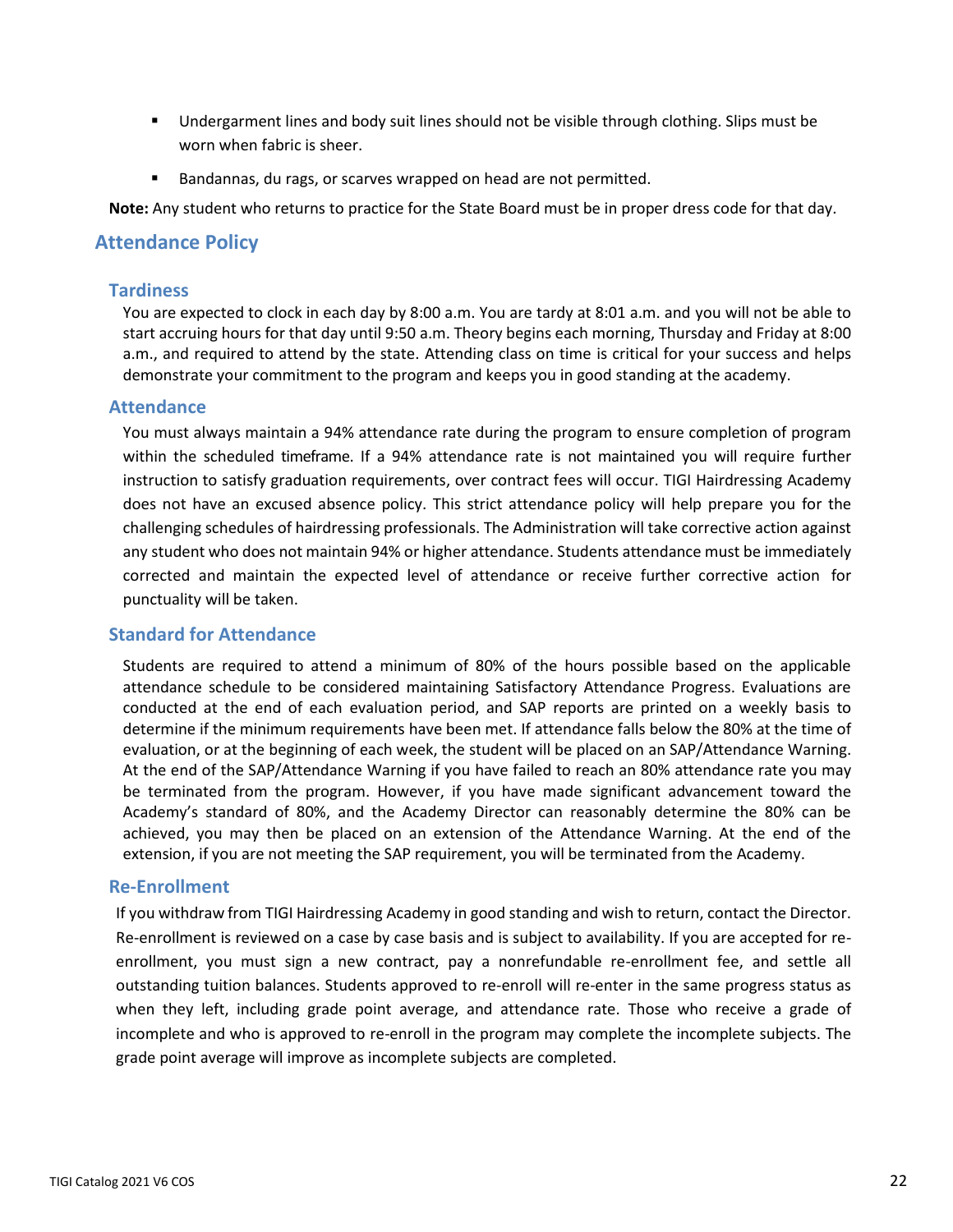## <span id="page-22-0"></span>**Program Schedule Change Policy**

A student wanting to change their current program schedule, must request this from the Director. To complete the change a meeting with the Financial Aid Director and pay a \$500.00 schedule change fee is required. All requests will be considered case by case and must be approved by the Academy Director prior to the schedule change.

## <span id="page-22-1"></span>**Grading Policy**

TIGI Hairdressing Academy gives grades for written work, exams, and the Mock State Board exam, weighted evenly. We use the following grading scale to evaluate performance:

| 100% - 94%    | <b>Exemplary Performance</b> |
|---------------|------------------------------|
| 93% - 87%     | Very Good Performance        |
| 86% -80%      | Satisfactory Performance     |
| 79% and Below | Not Passing                  |

## <span id="page-22-2"></span>**Monthly Progress Report**

Each student enrolled will receive a progress report the first Thursday of each month, or more often as deemed necessary by school, defining their current status of attendance and grade point average. If absent on the day the progress reports are to be received, it is the responsibility of the student to request their monthly progress report from the Education Director. Those students that are achieving an attendance rate of 94% or higher as well as an 80% GPA or higher will be eligible for the Honors Program.

## <span id="page-22-3"></span>**Satisfactory Academic Progress Policy (SAP)**

TIGI Hairdressing Academy generally requires a higher standard of attendance and GPA than our accreditation body, the state or the Department of Education. As a TIGI Hairdressing Academy student, you must meet consistent and reasonable standards of satisfactory academic progress, including a grade point standard and an attendance standard as mentioned above. This policy is applicable to all students enrolled in our diploma program and is evaluated in actual hours.

It is provided in print form in the catalog to ensure that all students receive a copy prior to enrollment. The policy complies with the guidelines established by the Accrediting Commission of Career Schools and Colleges (ACCSC) and the federal regulations established by the United States Department of Education.

## <span id="page-22-4"></span>**Evaluation Periods**

Students are evaluated for Satisfactory Academic Progress during their enrollment with TIGI H Academy.

At the beginning of each week, SAP reports are printed from our student information system, FAME. If any student is below 80% attendance, they will be placed on an Attendance Warning.

Below are the disbursement periods regarding Federal Student Aid (FSA). The Satisfactory Academic Progress (SAP) for every student is also checked and an evaluation is given at these periods.

| Cosmetology      | 450, 900, 1200 clocked (actual) hours |
|------------------|---------------------------------------|
| <b>Barbering</b> | 450, 900, 1200 clocked (actual) hours |
| Hairstylist      | 450, 900, 1100 clocked (actual) hours |
| Esthetician      | 300, 600 clocked (actual)hours        |

\*Transfer Students- Midpoint of the contracted hours or the established evaluation periods, whichever comes first.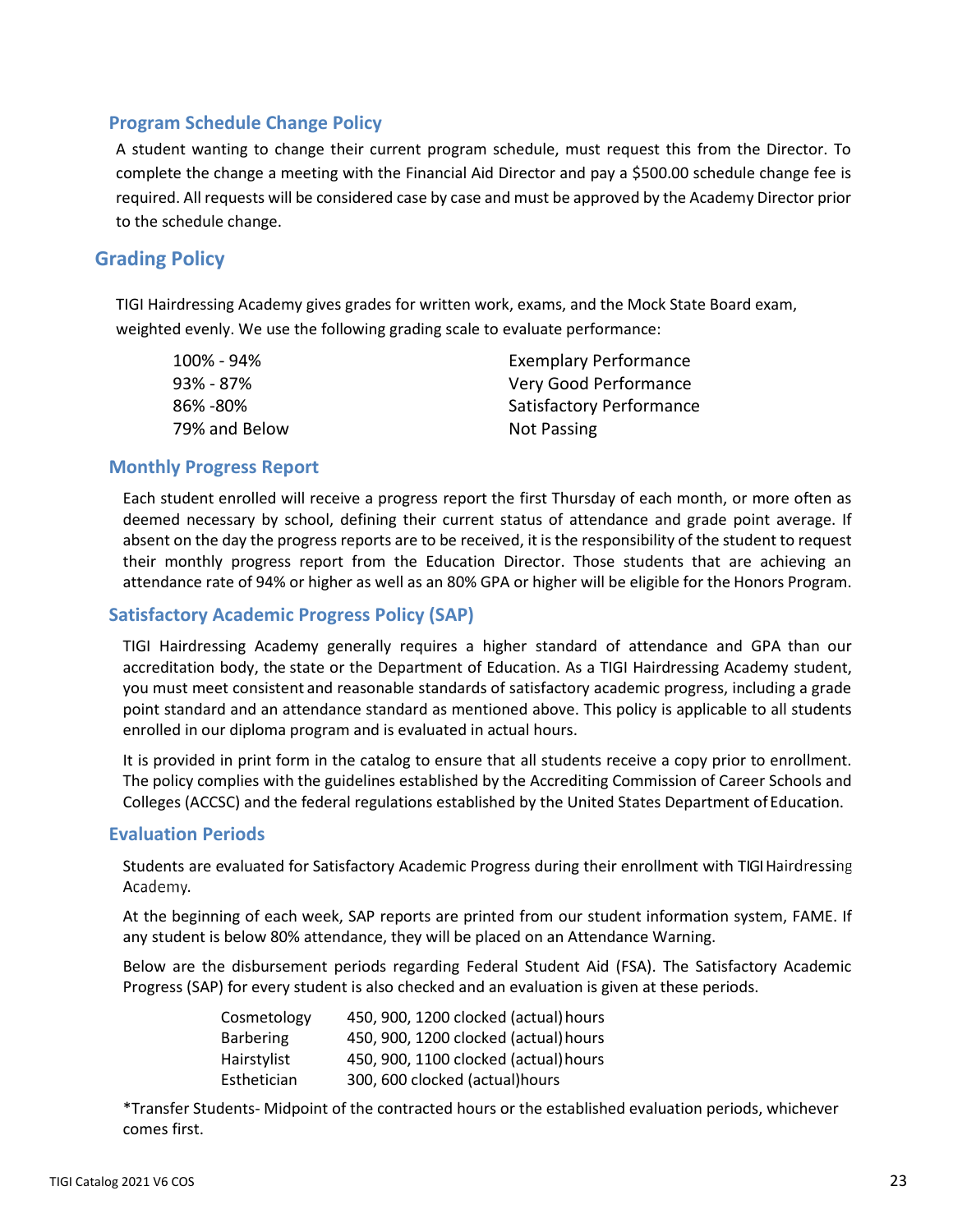Evaluations will determine if the student has met the minimum requirements for satisfactory academic progress. The frequency of evaluations ensures that students have had at least one evaluation by midpoint in the course.

#### <span id="page-23-0"></span>**Make-Up Work**

Make-up work is allowed when a student is excused due to illness, emergency or unusual circumstance beyond the student's control that prevent the student from the completing the assigned work or examinations prior to the end of their program.

## <span id="page-23-1"></span>**Postponement of Start Date**

Postponement of a starting date, whether at the request of the school or the student, requires a written agreement signed by the student and the school. The agreement must be set forth:

- A) Whether the postponement is for the convenience of the school or student, and
- B) A deadline for the new start date, beyond which the start date will not be postponed.

If the program is not commenced or the student fails to attend the new start date agreed upon in writing, the student will be entitled to an appropriate refund of the prepaid tuition and fees within 30 days of the deadline of the new start date as stated in the agreement, provided the refund is in accordance with the schools' refund policy and all applicable laws and rules concerning the Private Occupational Act of 1981.

## <span id="page-23-2"></span>**Maximum Time Frame**

The maximum time (which does not exceed 150% of the course length) allowed for students to complete each course at Satisfactory Academic Progress. A student with an 80% attendance rate would be able to complete within 150% of the program length.

Transfer hours, up to 1000 hours, from another institution accepted toward your program, are counted as both actual and scheduled hours for determining the if the allowable maximum timeframe has been exhausted.

## <span id="page-23-3"></span>**Standard for Grade Point Average**

Students must maintain a minimum of an 80% grade point average to graduate from the program and to be considered maintaining Satisfactory Academic Progress.

Numerical grades are considered according to the following scale:

| 100% - 94%    | <b>Exemplary Performance</b> |
|---------------|------------------------------|
| 93% - 87%     | Very Good Performance        |
| 86% -80%      | Satisfactory Performance     |
| 79% and Below | Not Passing                  |

#### <span id="page-23-4"></span>**Determination of Progress Status**

Students that meet the minimum requirements for academics and attendance at the evaluation point are considered to be making Satisfactory Academic Progress until the next scheduled evaluation.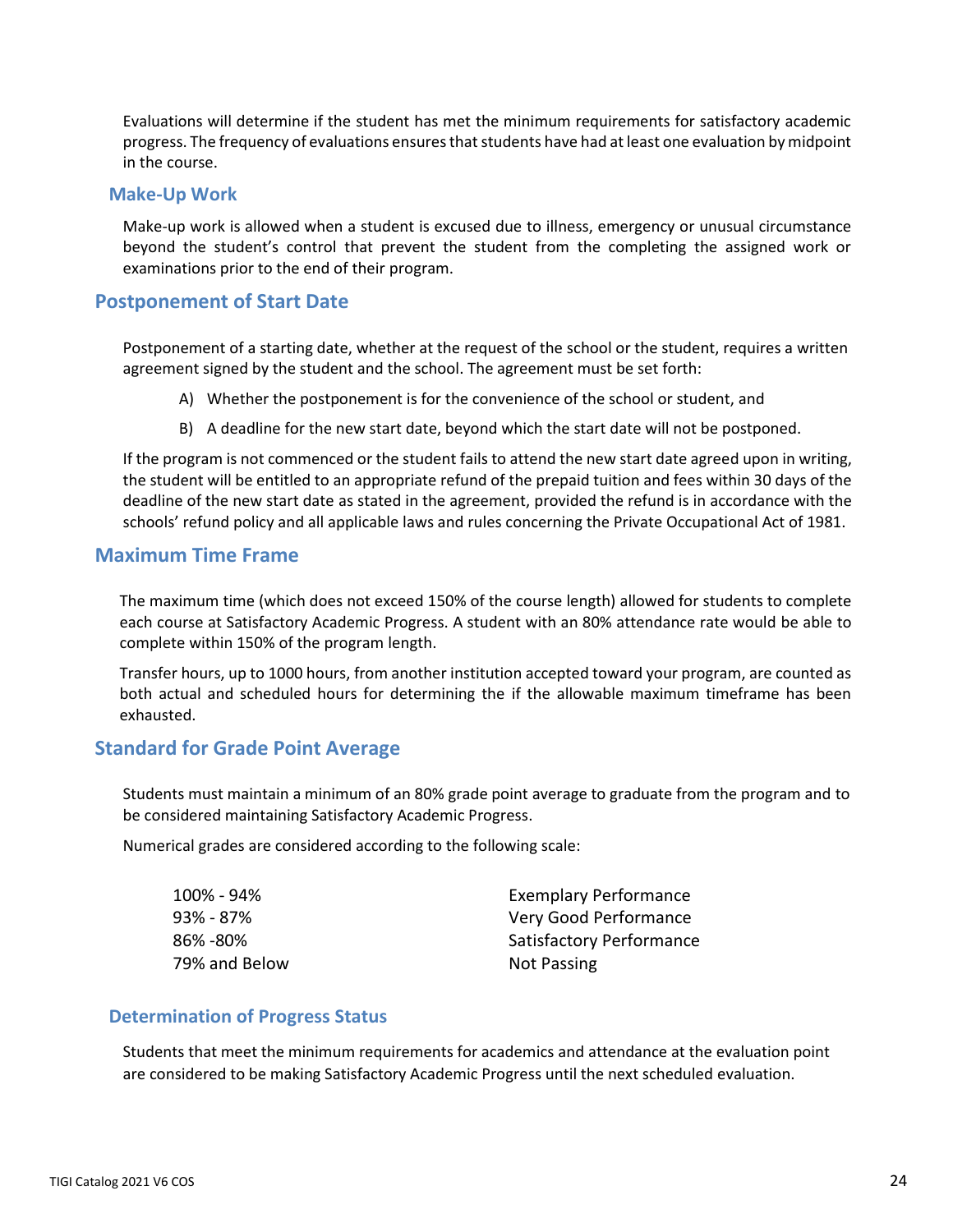## <span id="page-24-0"></span>**Financial Aid**

Students who do not meet the minimum standard for Satisfactory Academic Progress will be no longer eligible for Title IV, HEA program funds, if applicable, unless the student is on warning or has prevailed upon appeal of the determination that has resulted in the status of probation. TIGI Hairdressing Academy will notify students of any evaluation that will impact their eligibility for financial aid.

#### <span id="page-24-1"></span>**Warning**

Students who do not meet minimum attendance requirements or academic progress are placed on warning and considered to be making Satisfactory Academic Progress while during the warning period. All warnings will be in writing and specific actions outlined to attain Satisfactory Academic Progress by the next evaluation. At the end of the warning period, if the student has still not met both the attendance and academic requirements, the student may be terminated from the program or placed on probation and, if applicable, students may be deemed ineligible to receive Title IV funds.

## <span id="page-24-2"></span>**Probation**

Students who fail to meet minimum requirements for attendance or academic progress after the warning period may be placed on probation and considered to be making Satisfactory Academic Progress while during the probationary period, if the student appeals the decision, and prevails uponappeal.

The student will be advised in writing of the actions required to attain Satisfactory Academic Progress by the next evaluation. At the end of the probationary period, if the student has still not met both the attendance and academic requirements required for Satisfactory Academic Progress, the student will be determined as NOT making Satisfactory Academic Progress and the student will be terminated from the program.

## <span id="page-24-3"></span>**Re-Establishment of Satisfactory Academic Progress**

Students meeting the minimum attendance and academic requirements by the end of the warning and probationary period, will be considered to have re-establish Satisfactory Academic Progress and may qualify for Title IV Aid.

## <span id="page-24-4"></span>**Interruptions, Course Incompletes, Withdrawals**

If enrollment is temporarily interrupted for a Leave of Absence (LOA), the student will return to school in the same progress status as prior to the leave of absence. Hours elapsed during a leave of absence will extend the student's contract period and maximum time frame the same number of days taken in the leave of absence and will not be included in the student's cumulative attendance percentage calculation. Students who withdraw prior to completion of the program and request to re-enroll will return in the same Satisfactory Academic Progress status at the time ofwithdrawal.

## <span id="page-24-5"></span>**Appeal Procedure**

If a student is not performing with Satisfactory Academic Progress, the student may appeal the determination. Applicable appeal reasons include a relative's death, student injury or illness, or any other allowable special or mitigating circumstance. The student must submit an appeal in writing to the school on the designated form describing in detail the reason for the appeal, to include supporting documentation why the determination should be reversed. This detailed appeal should include current changes that support the student's situation to achieve Satisfactory Academic Progress by the next evaluation point. Appeal documents will be reviewed, and a decision will be rendered and communicated in writing to the student within 30 calendar days. The appeal and decision documentation will be retained in the student file. If the decision is to uphold the students appeal, the SAP determination will be reversed and if applicable, Federal Financial Aid will be reinstated.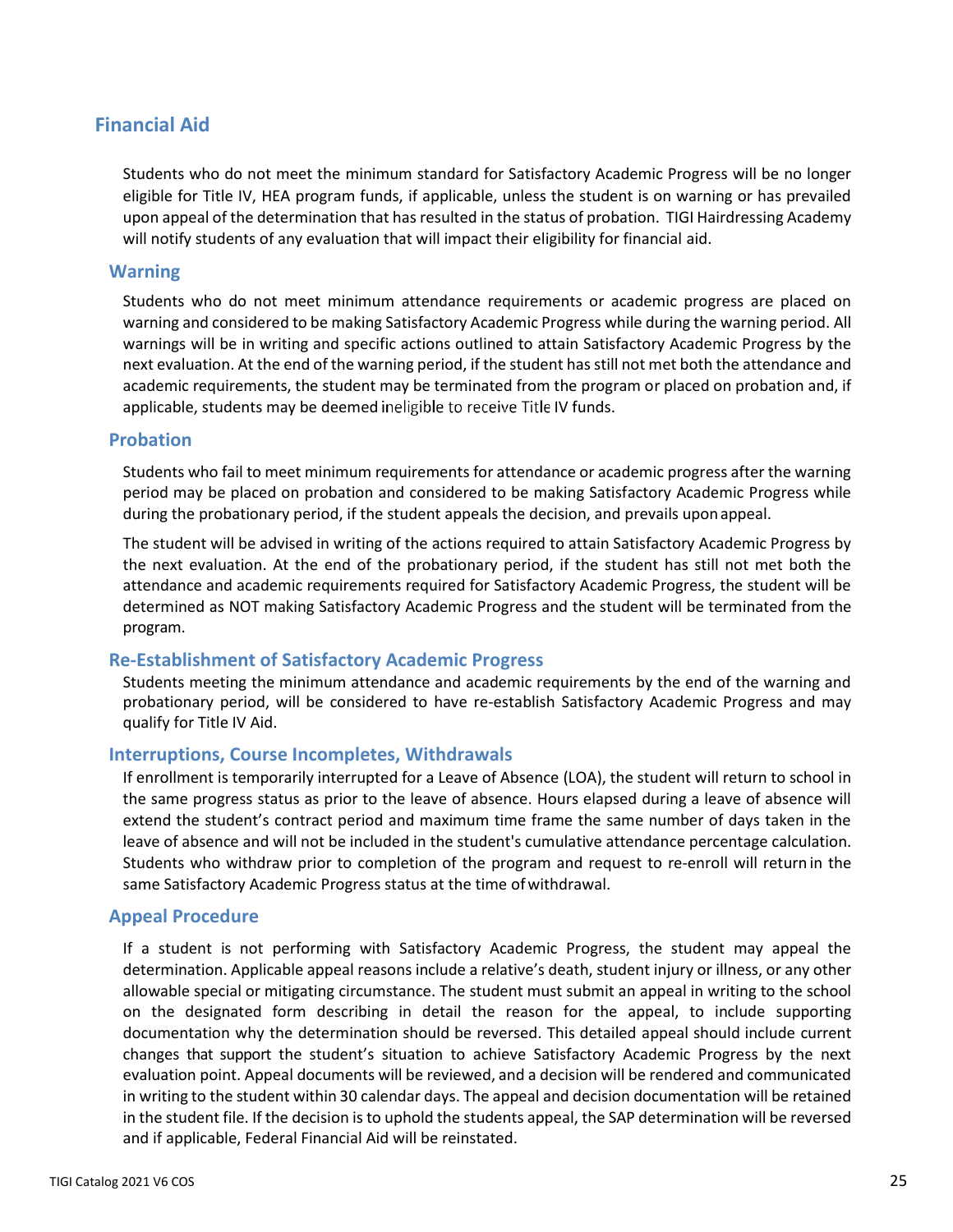## <span id="page-25-0"></span>**Transfer Hours**

Regarding Satisfactory Academic Progress, a student's transfer hours will be counted as actual hours for the purpose of determining when the allowable maximum time frame has been exhausted.

A student's transfer hours will be counted as actual hours for the purpose of determining when the allowable maximum time frame has been exhausted. Applicable transfer hours will be counted during Satisfactory Academic Progress only.

## <span id="page-25-1"></span>**Requirements for Graduation**

TIGI Hairdressing Academy has set minimum standards for completion of the program. Graduation requires meeting the following:

Satisfy all state requirements, consisting of:

- A) Completion of required state hours.
- B) Completion of exams and course requirements.
- C) Passing the Mock State Board, you may re-take this test if you do not pass the first attempt.
- D) Fulfill practical operations required by the academy and the state.
- E) Comply with all policies in the catalog.
- F) Maintain an 80% or higher, grade point average through the program.
- G) Maintain an 80% or higher, attendance rate throughout the program.
- H) Arrangements made to pay all tuition and fees to the Academy before graduation day.
- I) Final payment must be made in the form of a cashier's check, money order or credit card. (Personal checks are not accepted.)
- J) Complete the program while maintaining Satisfactory Academic Progress within each evaluation period.
- K) Complete a Financial Aid Exit Interview: If applicable. \*\*If you received financial aid funds, you must complete this interview. You are required to report your most current address and telephone number, as well as the name and telephone number, and address of your employer (if employed).
- L) Complete the Graduation Checklist: Obtain the necessary staff/faculty member signatures and file the checklist with the School Administration.
- M) Turn in all keys and Academy property. You will be charged a fee for each key that is not returned to the Academy. This charge must be paid prior to receiving your diploma.

Upon your satisfaction of the above criteria, we will issue a diploma to you and you will be recognized as a graduate of TIGI Hairdressing Academy. Your graduation will be reported to the Colorado State Board of Barbering and Cosmetology. You can then contact Colorado State Board of Barbering and Cosmetology to request a state board exam date.

Once you successfully complete the course, pass the state board exam, and receive a license from the state, you are qualified to become a Cosmetologist/ Hairstylist or Barber. Congratulations!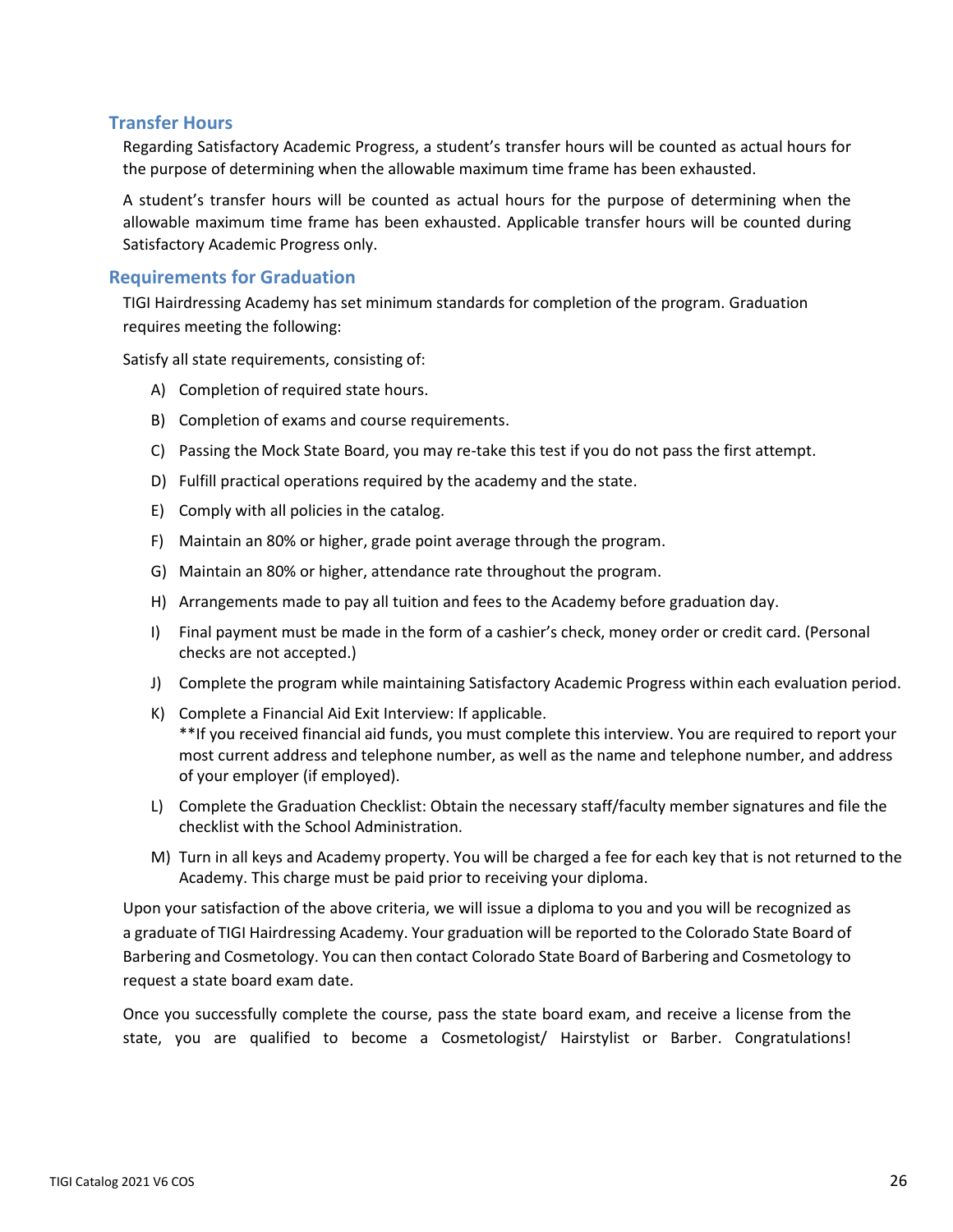## <span id="page-26-0"></span>**Leave of Absence Policy**

You may request a Leave of Absence (LOA) for a minimum of five (5) calendar days and a maximum of sixty (90) calendar days. It is the Directors discretion to extend the LOA due to extreme circumstances. You must submit a LOA request in writing to the Director with a specific program return date. Approval of a LOA request is not guaranteed. If the LOA request is approved, you must return by the date specified. Failure to return from the LOA by the specified date, is considered you to have withdrawn from the program, effective the date which you fail to return or the date the Academy was notified of your intended change whichever comes first, with the following outcomes:

- a) If entitled to a refund, the academy will pay you within thirty (30) days of the date upon which the academy is notified you are not returning from the approved LOA.
- b) If any federal student grants or loans were received, the determination of the extent of any unearned grant or loan funds that either you and/or the academy must return to the federal student aid programs and lenders will be made using the beginning date of your LOA as the last date which you completed scheduled class hours.
- c) If you received any federal student loans, the six month "grace" period will be deemed to begin the first day of your approved LOA, and all the time in the "leave" period will be counted in the six-month grace period.

## <span id="page-26-1"></span>**Student Conduct**

Our goal is for all our students to be successful and to have an ongoing educational experience. To meet these goals, we have established student conduct guidelines. Failure to observe these guidelines could cause disruption to the learning environment or negatively impact you and other students educational experience. Proper student conduct keeps our unique learning environment strong and helps you build a foundation for success. Students are not considered employees and thus will not be paid for providing services to the public. This is considered part of the course curriculum. TIGI Hairdressing Academy complies with all local, state, and federal laws that apply. We may take corrective action against students who violate the policies listed within this catalog, who interfere with another student's work, or who exhibit disruptive behavior.

## <span id="page-26-2"></span>**Non-Smoking Policy**

We provide a smoke-free environment for all students, staff, and clients. Students may smoke in the designated smoking area only.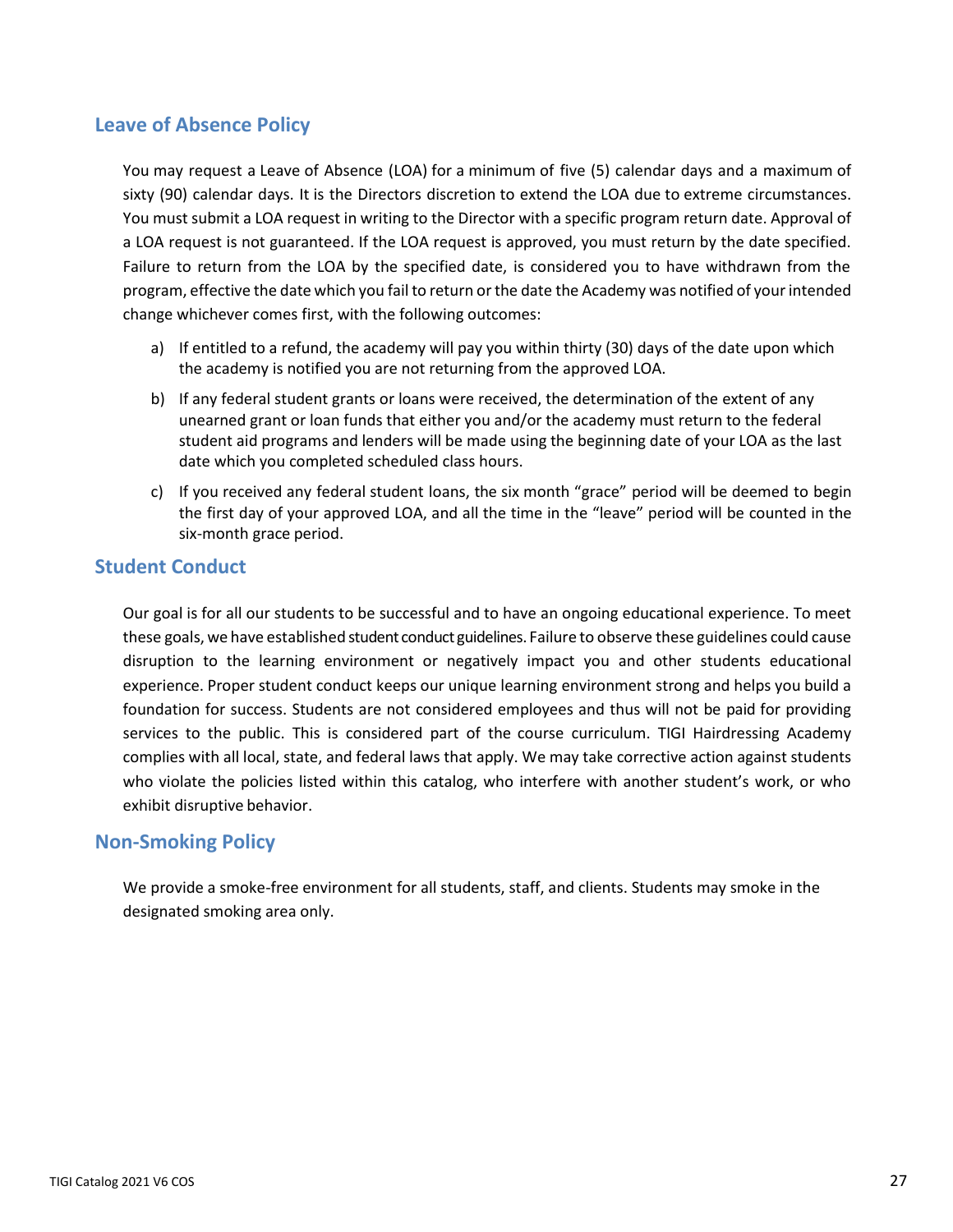## <span id="page-27-0"></span>**Safety**

We have established the following safety guidelines to provide a safe environment for all our students and staff:

- Always walk through the school. Running can lead to slips and falls.
- Keep aisles and work areas free from clutter and obstruction.
- When lifting heavy items, seek assistance from another person: do not lift alone. Lift by bending your knees, not bending at the waste and using your back.
- No standing on chairs or sitting on tables or stations. This may result in negligent injury.
- Report any incident resulting in an injury immediately.
- Report any possible hazard, that could cause an injury or place someone in a danger, i.e. chipped glass, broken equipment, sharp or rough edges, electrical problems, water seepage or spills.
- Promptly report any suspicious or out of the ordinary situation.
- Use the fire escape routes in case of fire. Each classroom and each stairwell entrance have a posted designated escape route on all three floors to direct you in case of fire. Please inspect each area for the fire escape plan, as you will be working in various areas of the academy.
- **The TIGI Hairdressing Academy Legacy will not be held liable for any injury resulting in** negligence or carelessness.

## <span id="page-27-1"></span>**Professionalism**

Our team is focused on graduating professional hairdresser's thus we work hard to maintain the highest educational and environmental standards throughout the building. Gossiping and engaging in inappropriate topics of conversation have no place in our professional environment. You should work to consistently maintain a professional demeanor with faculty, staff, fellow students, and clients. Keep communications with clients positive and keep sensitive topics such as religion, personal business, or gossip out of conversations. Profanity and vulgar language are not permitted. Treat your clients, instructors, fellow students, and administration with the upmost respect always.

## <span id="page-27-2"></span>**Daily Duties**

The break room, classrooms, and clinic floor (shampoo area, dryer area, styling stations, etc.) should be properly maintained per state regulations. Each student will be assigned daily tasks and duties which will help prepare you for a salon environment. When performing your daily duties, please be thorough and take pride in your work. Your duty should be completed thoroughly before you clock out. Clean and sanitize your styling station and mirror before you leave each day. Be sure to take all personal belongings from the academy. TIGI Hairdressing Academy cannot be held responsible for lost, damaged, or stolen items that remain in the building after hours. A locked cart is provided to each student which may be used for storing items. The safest place for your belongings is with you.

## <span id="page-27-3"></span>**Eating / Drinking**

Eating and drinking are not permitted on the clinic floor. Refreshments and meals may be enjoyed in our Student Break room.

## <span id="page-27-4"></span>**Telephones**

While clocked in, cell phones and mobile communication devices are permitted in the building and only be used for education purposes. Cell phone use is allowed in the break room during scheduled breaks. While on the clinic floor or in the classroom, no phone calls or text messaging may be conducted. Any emergency phone messages should be routed to the Academy Customer Service Specialists.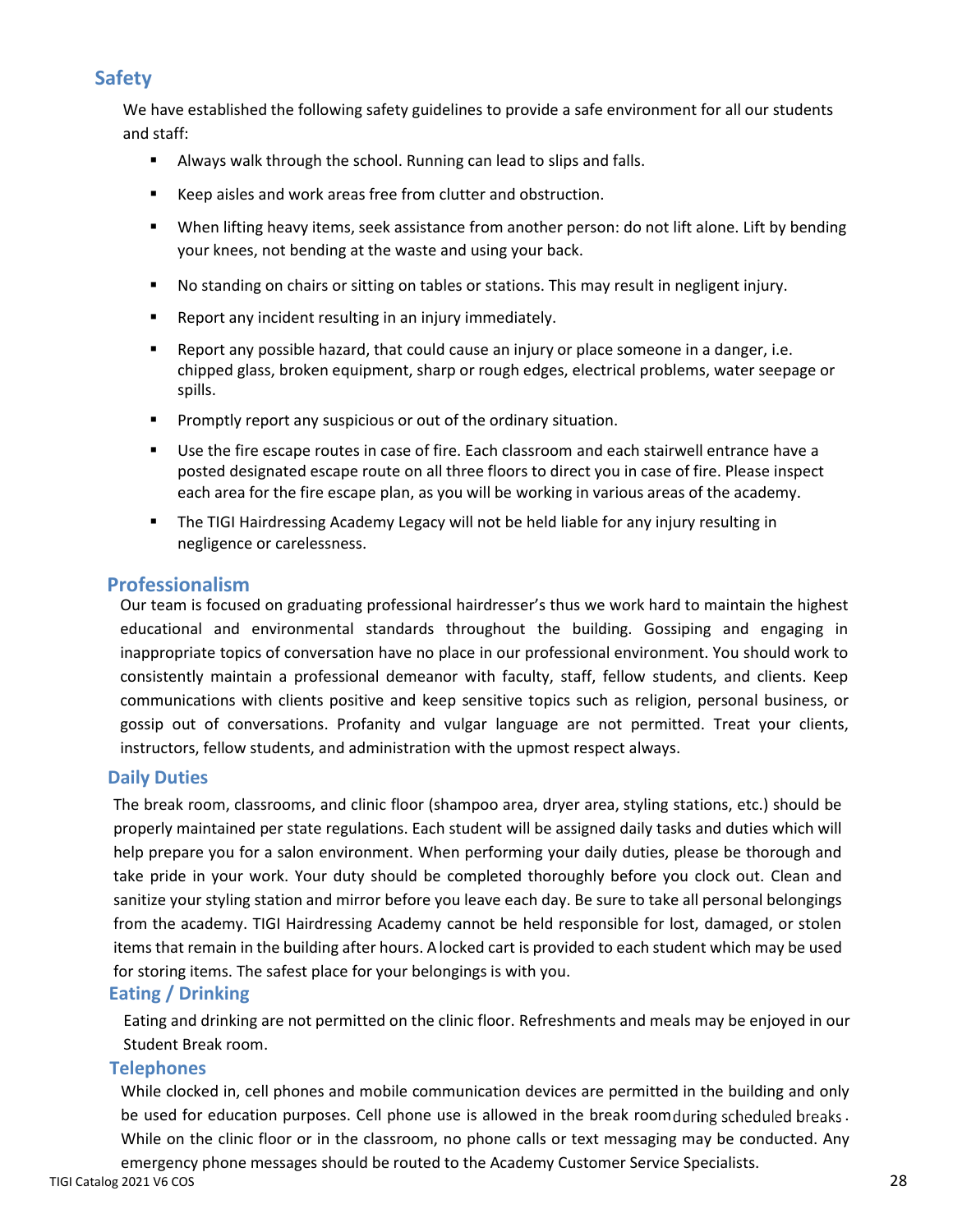## <span id="page-28-0"></span>**Reception Desk**

The lifeblood of our clinic floor operations is concentrated at the reception desk. Our receptionists work very hard to keep the clinic floor running smoothly. Please help them provide ongoing professional service to our clients by allowing them space to work. Students are not authorized behind the receptionist desk at any time. You will need to work within the reception area when you greet your clients and when assisting them in making product purchases and checking out. At all other times, you should stay clear of the reception area.

## <span id="page-28-1"></span>**Client Services**

To shape quality and proficiency with the new skills and techniques learned in class, you will need to perform practical applications on clients. Our clients expect and deserve your best ongoing professional service. Greet every client in a timely manner and deliver outstanding ongoing professional service until you have assisted them with checking-out. Refusing service to a client or trading tickets with another student is not permitted and will result in corrective action, up to and including termination. When you have completed each client service, an instructor should sign off before escorting the client and ticket to the front desk.

## <span id="page-28-3"></span><span id="page-28-2"></span>**Student Services**

## **Academic Support**

The mission of the Academy is to provide students and promote growth in your academic potential. Students with educational needs are encouraged to ask for guidance from any of the staff. To assist you in maximizing your growth, the staff will provide instruction on note taking, meaningful text reading and retention, exam preparation, time management, and a variety of other skills needed for success. These services will be presented during individual meetings that assess your needs and concerns as a student. An individualized plan is then created to strengthen specific academic study skills.

## <span id="page-28-4"></span>**Library/Resources**

The majority of the academic material needed for each course is covered during regular theory hours. Resources consist primarily of teaching videos, trade magazines and specialty books. Students desiring to enhance their education with additional materials are able do so by reviewing the additional resources available to them. These resources are available upon request.

| Hours of Operation: | Tuesday & Wednesday<br>Thursday, Friday & Saturday | $8:00$ a.m. $-2:30$ p.m.<br>$8:00$ a.m. $-6:30$ p.m. |
|---------------------|----------------------------------------------------|------------------------------------------------------|
| Library Hours:      | Tuesday & Wednesday<br>Thursday, Friday & Saturday | $8:00$ a.m. $-2:30$ p.m.<br>$8:00$ a.m. $-6:30$ p.m. |

## <span id="page-28-5"></span>**Confidentiality Policy**

Your contract is made solely between you and TIGI Hairdressing Academy, the information and details of the transaction are confidential and not to be shared with other parties. All student advisement or conversation between any student and the administration is held to be confidential and private. Do not discuss your contract or interactions with instructors and staff, among fellow students. Violation of this policy may lead to corrective action, and up to andincluding termination.

## <span id="page-28-6"></span>**Levels of Corrective Action**

You will be thoroughly informed of our expectations of you as a student during your New Student Orientation. Your commitment to upholding the standards of conduct set forth by the TIGI Hairdressing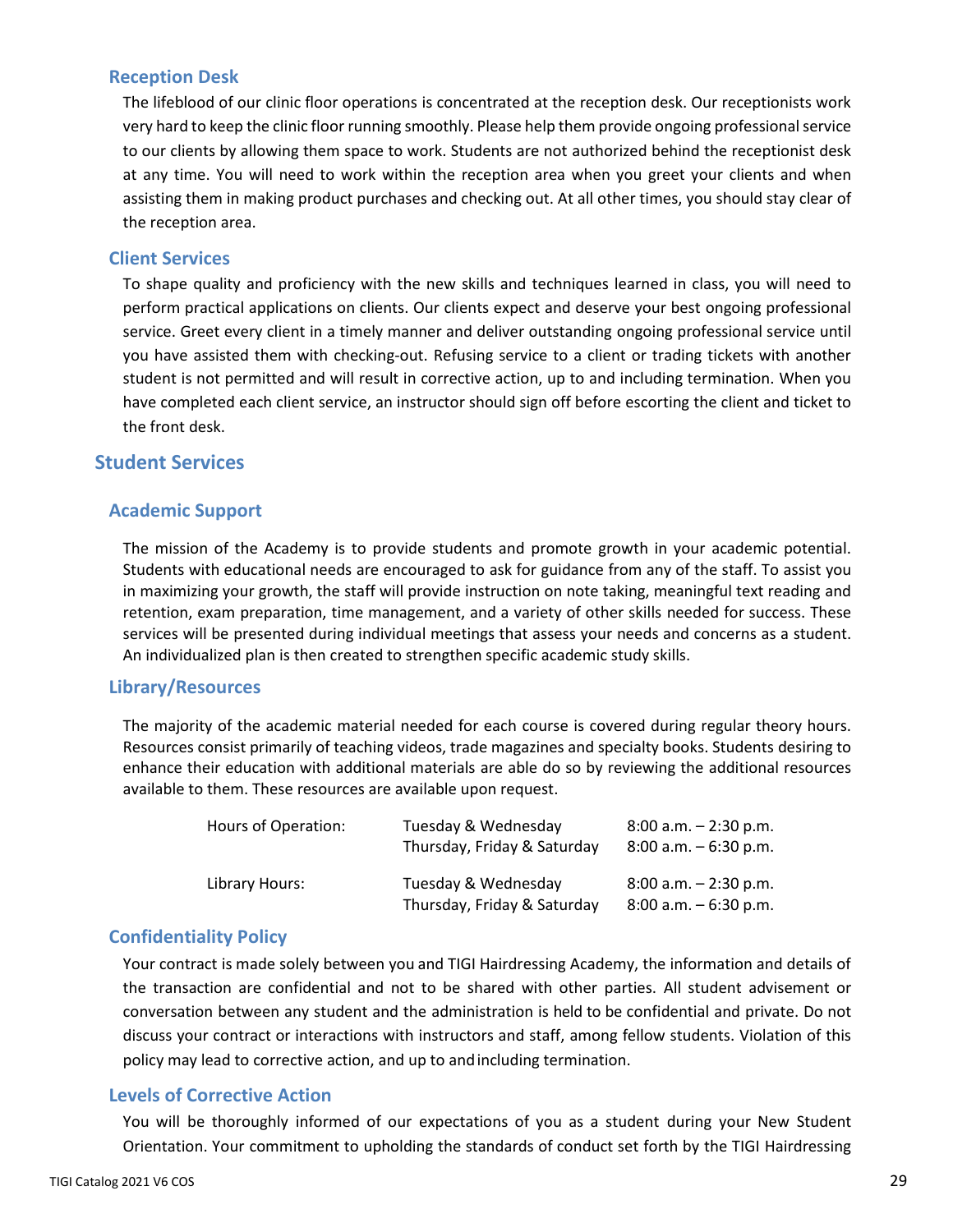Academy helps us maintain the continued educational environment atthe TIGI Hairdressing Academy and ensures that each student has an excellent educational experience. Should your conduct, attendance, or academic performance require attention, the TIGI Hairdressing Academy Administration may become involved with corrective action.

The following levels of corrective action could include:

#### **Verbal Warning**

When a student violates TIGI Hairdressing Academy policies, the student will be verbally informed of the violation that he/she committed. The verbal warning acknowledges the potential ramificationsfor failure to correct the behavior.

## **Written Warning**

Students who violate TIGI Hairdressing Academy policies and have received a verbal warning, for continued violation or any severe violation of policy may be issued a Written Warning which is to be signed by the student and staff. The Written Warning acknowledges the ramifications for failure to correct the behavior addressed in the Verbal and Written Warning, which may include a suspension and/or termination.

#### **Suspension**

Students who violation TIGI Hairdressing Academy policies and have received a verbal and written warning, or any severe violation of policy may be immediately suspended or withdrawn from TIGI Hairdressing Academy. Depending on the violation, an Out-Of-School suspension may last for a period of not less than one (1) day but not longer than thirty (30) days.

#### **Termination**

The TIGI Hairdressing Academy will terminate students who no longer clock hours due to voluntary withdrawal by the student.

You will also be terminated by the TIGI Hairdressing Academy for any one or more of the following actions:

- 1) Obvious use or possession of drugs and / or alcoholduring TIGI Hairdressing Academy hours, including being under the influence after breaks.
- 2) Bringing firearms or weapons onto campus grounds.
- 3) Any act of violence, bullying or verbal/physical abuse to other students, instructors, administrators, or clients.
- 4) Refusal to provide assigned client services.
- 5) Disruptive behavior.
- 6) Refusal to wear assigned apparel, use assigned equipment, or perform assigned tasks.
- 7) Stealing from the TIG Hairdressing Academy, clients, member of the staff, or afellow student.
- 8) Clocking in or out for another student.
- 9) Leaving the TIGI Hairdressing Academy premises while clockedin.
- 10) Failure to pay tuition as outlined in your contract.
- 11) Unsatisfactory attendance preceded by verbal warning, written warning, and / or suspension.
- 12) Failure to maintain an 80% grade point average or better.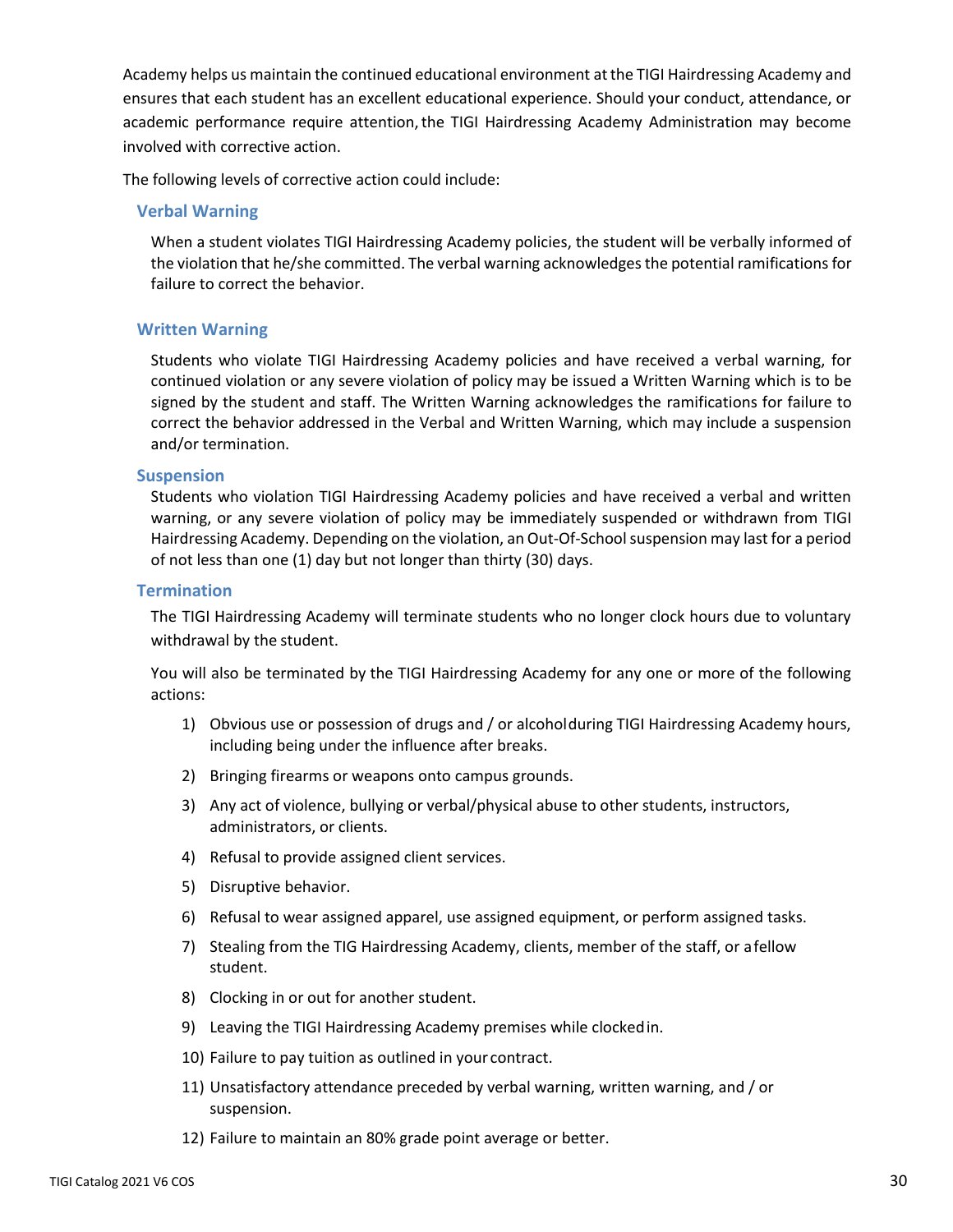- 13) Failure to maintain a minimum 80% attendance rate.
- 14) Misrepresentation of personal information on contracts or documents.
- 15) Violation of school policies as outlined in this catalog or any written supplemental notices provided to you.
- 16) Violation of state regulations applicable to students.
- 17) Failure to correct behavior as outlined in terms of written warning.
- 18) Discussing confidential information with other parties (i.e., contract details, disciplinary action, private administration advisement sessions.)
- 19) Any act of vandalism to school property, or others personal property.

#### **Withdrawal**

You may voluntarily withdraw from the TIGI Hairdressing Academy by providing written notice of intent to withdraw, as stated on a particular date, to the Academy Director. If no notice is provided, the date of determination of your withdrawal is fourteen (14) calendar days date last attended, unless there is an approved leave of absence. To be sure the withdraw is official, you must initiate the withdraw with the TIGI Hairdressing Academy Administration. The tuition refund policy will apply to withdrawn students.

## <span id="page-30-0"></span>**Student Complaint Policy**

We value your feedback about ways that we can continue to improve the educational experience for you and your fellow students. We conduct periodic student evaluations in which we request your feedback about your experiences at the Academy. Student complaints include those based on items such as complaints of unfair treatment by an instructor, complaints of unfair grades given by an instructor, classroom procedures, absence and tardiness practices, course requirements differing significantly from those in the syllabus, and the right to participate in certain activities. The procedure for student complaints is described below.

#### **SPECIAL NOTE:**

Any Student Complaint involving discrimination or sexual harassment should be directed to the Academy Director, Campus Safety and Security Officer or the Director of Education, Title IV Coordinator. The student has the right to select their preferred contact based on the nature of the complaint, and those involved.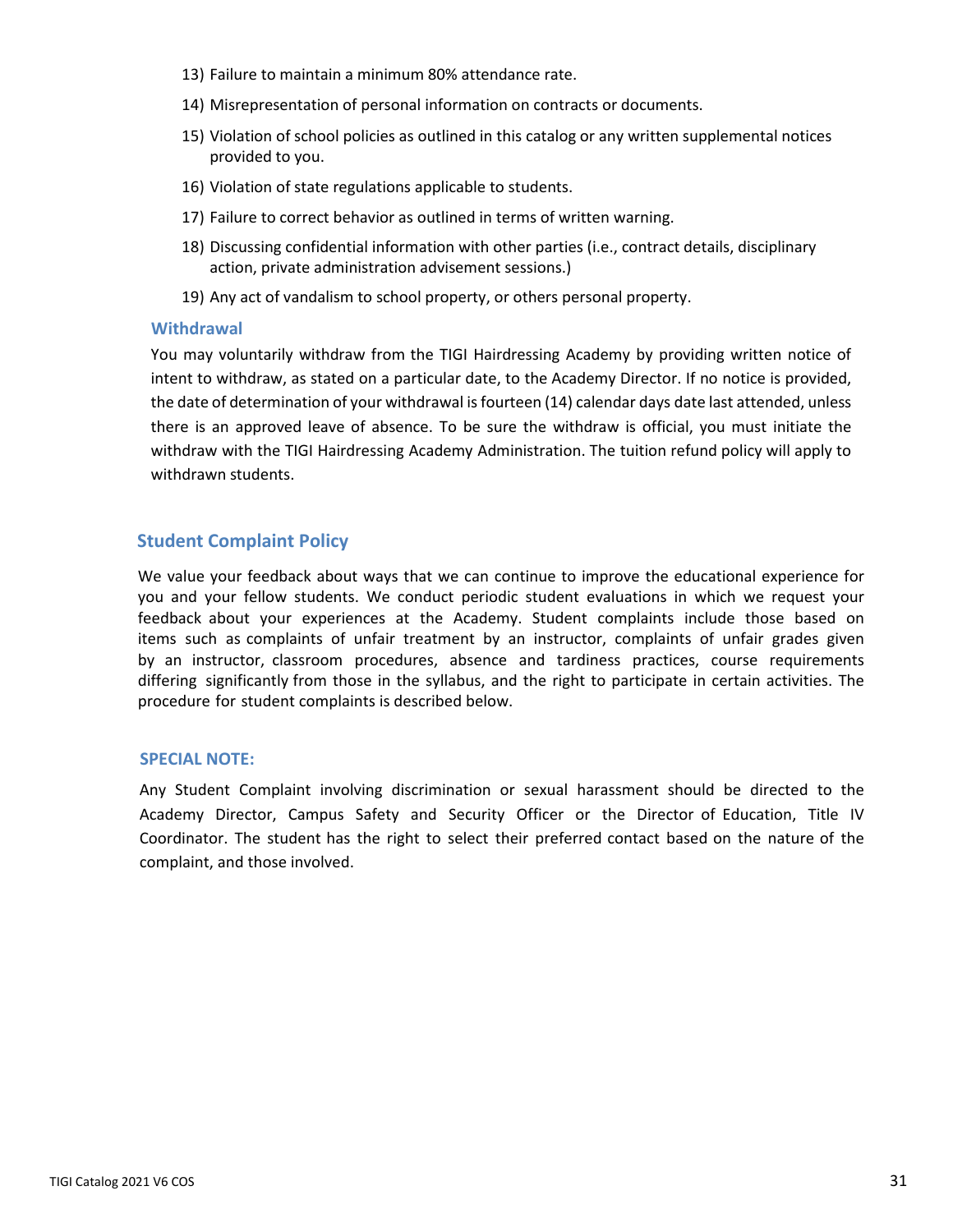## **Student Complaint Policy**

1 Upon experiencing a challenge, the Student should first bring the challenge to their classroom / floor Educator.

2 If the Student feels like there was not a resolution to the challenge, the next step is to schedule a meeting with the Director of Education.

3 If the Student does not feel the Director of Education resolved the challenge the next step is to write a formal internal complaint to the Director of Education / Academy Director

•A formal complaint must be completed by the Student and then given to the Director of Education / Director for review.

4 The Director of Education / Director will then take the complaint to the complaint review board: The Complaint Review Board consists of the following members: Director, Director of Education, Administrative Director & Educator.

5 Upon meeting with the complaint review board, the Director will review and respond to the complaint by scheduling a meeting within 30 days of receiving the complaint form, to resolve the challenge that was presented by the Student.

6 The Student may file a complaint with the following:

- •Colorado Division of Private Occupational School Board at 1560 Broadway Street, Suite 1600, Denver, CO 80202. 303-862-3001, https:/[/highered.colorado.gov/students/how](http://www.highered.colorado.gov/dpos)-do-i/filing-a-student-complaint
- •Accrediting Commission of Career Schools & Colleges

ACCSC STUDENT COMPLAINT PROCEDURE

Schools accredited by the Accrediting Commission of Career Schools and Colleges must have a procedure and operational plan for handling student complaints. If a student does not feel that the school has adequately addressed a complaint or concern, the student may consider contacting the Accrediting Commission. All complaints reviewed by the Commission must be in written form and should grant permission for the Commission to forward a copy of the complaint to the school for a response. This can be accomplished by filing the ACCSC Complaint Form. The complainant(s) will be kept informed as to the status of the complaint as well as the final resolution by the Commission. Please direct all inquiries to:

> **Accrediting Commission of Career Schools & Colleges 2101 Wilson Boulevard, Suite 302 Arlington, VA 22201 (703) 247-4212 [www.accsc.org | c](http://www.accsc.org)[omplaints@www.accsc.org](mailto:complaints@www.accsc.org)**

A copy of the ACCSC Complaint Form is available at the school and may be obtained by contacting [complaints@accsc.org](mailto:complaints@accsc.org) or at https://www[.accsc.org/UploadedDocuments/Commission%20Actions/20](https://www.accsc.org/Student-Corner/Complaints.aspx)21/IRD-Forms-2021/ACCSC-Complaint-Form-and-Information.pdf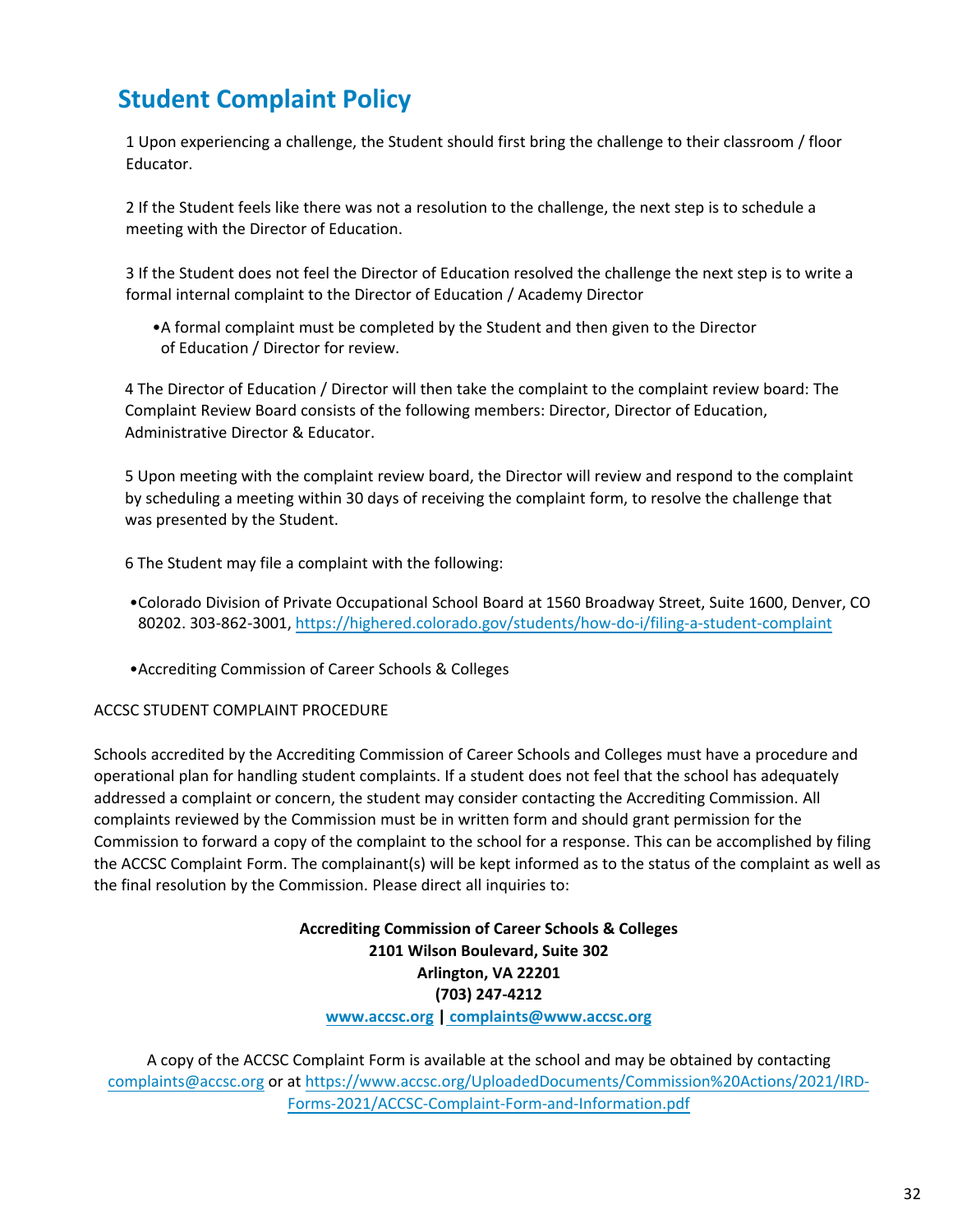## **Interview Training and Resume Development**

We may assist you and provide recommendations for preparing a professional resume and offer interview training as part of our curriculum. Our Career Services Director works closely with the Education Department to set up Mock Interviews & offer resources to the currently enrolled student body & alumni.

## <span id="page-32-0"></span>**Career Representatives**

<span id="page-32-1"></span>The academy cannot and does not guarantee employment to any student, but the academy's Student Services Office will endeavor to identify employment opportunities and assistant students in employment positions. We encourage students to seek employment in the industry with the salons and companies of their choice and local salon representatives are often invited to talk with students regarding employment opportunities on an ongoing basis. The TIGI Hairdressing Academy maintains employment information on its alumni as much as possible, and you are requested to provide the same information to the TIGI Hairdressing Academy's Placement Office following your completion here at the academy.

## <span id="page-32-2"></span>**Drug Abuse Prevention Program**

The TIGI Hairdressing Academy makes the following information available to its students, staff and instructors. Any individual associated with **TIGI Hairdressing Academy** who is seeking information, counseling, or assistance concerning Drug Abuse Prevention may call or visit following agency:

## <span id="page-32-3"></span>**Drug Abuse Prevention Program**

Any individual associated with TIGI Hairdressing Academy who is seeking information, counseling, or assistance concerning Drug Abuse Prevention may call or visit following agencies:

| Pikes Peak Recovery        |
|----------------------------|
| 2270 La Montana Way        |
| Colorado Springs, CO 80918 |
| 855.338.1718               |
|                            |

## <span id="page-32-4"></span>**Education Costs**

| Cosmetology             | <b>Barbering</b>        | Hairstylist             | Esthetician             |
|-------------------------|-------------------------|-------------------------|-------------------------|
| Tuition: \$14,860       | Tuition: \$14,860       | Tuition: \$13,360       | Tuition: \$7,400        |
| Kit: \$3740             | Kit: \$3740             | Kit: \$3540             | Kit: \$1000             |
| Registration Fee: \$100 | Registration Fee: \$100 | Registration Fee: \$100 | Registration Fee: \$100 |

## <span id="page-32-5"></span>**Tuition**

Tuition and fees are your responsibility as a student. All tuition payments are due on the first Tuesday of each month, with the exception of the first payment, which is made on or before your first day of school. Tuition will be considered late on the first Friday of the month, and you will be assessed a late fee of \$25.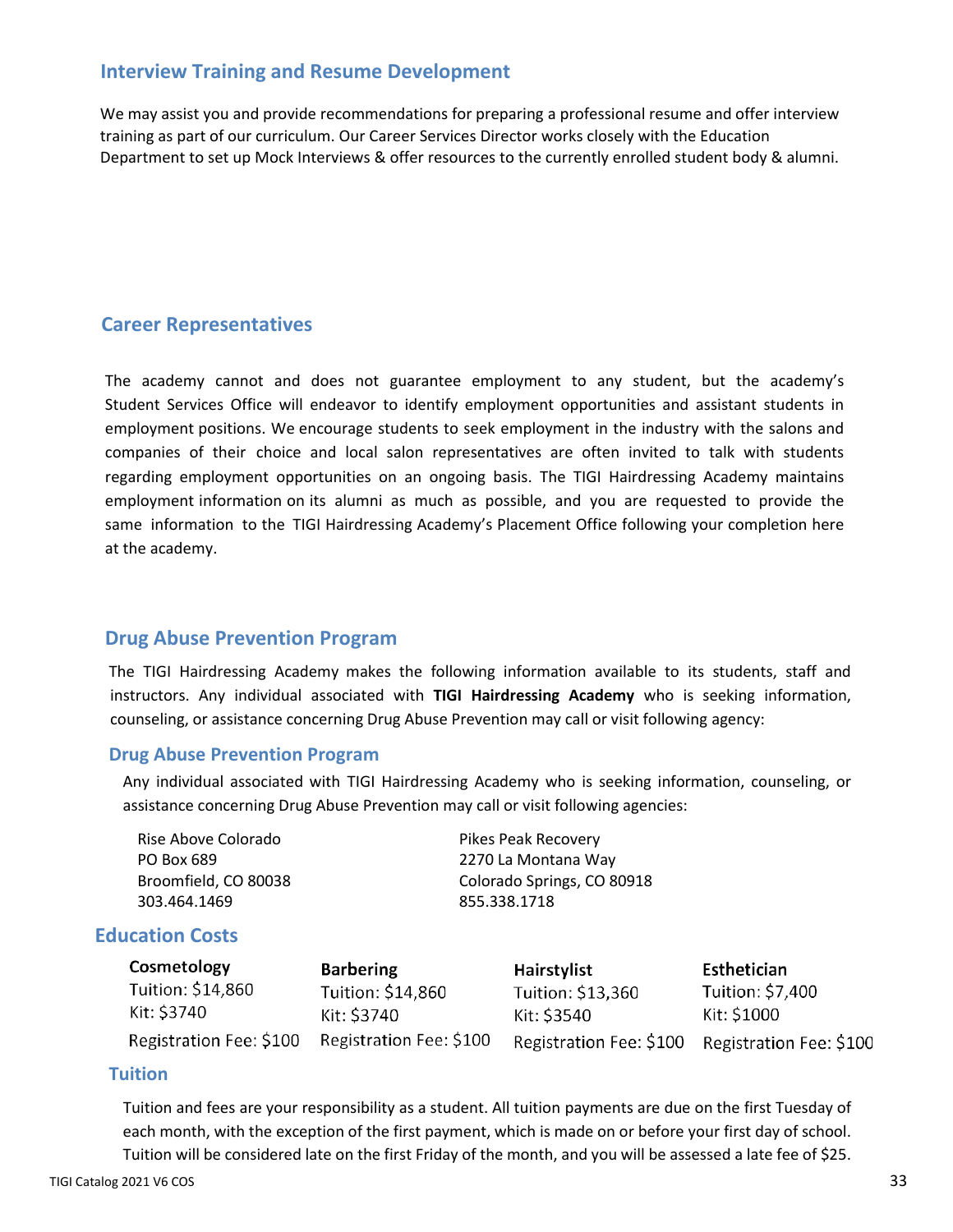Failure to pay tuition as agreed upon in your contract may result in corrective action up to and including termination. Payment shall be made by credit card, personal check, cashier's check, or money order. The TIGI Hairdressing Academy does not accept cash payments. The final payment must be made by cashier's check, money order, or credit card. Returned checks will result in a Non-sufficient Fund Fee (NSF fee) the amount charged by the bank and further refusal of any future check payments. TIGI Hairdressing Academy reserves the right to change tuition and fees for each course as needed.

In the event a balance due to TIGI Hairdressing Academy becomes overdue, we may contact you to schedule to receive the balance in full, or we may send your account to a third-party collection service.All efforts to receive a balance due will reflect good taste and sound, and ethical business practices. Any third parties engaged to assist in collections of balance dues will acknowledge the existence of, and comply with, the Cancellation and Settlement policy.

A Registration Fee of \$100.00 is required to be paid by each student for each course or program of study, upon enrollment into the program or course.

## <span id="page-33-0"></span>**Tuition & Fees/ Misc. Fees**

Please see tigihairdressingacademy.com for current cost of program tuition and supplies.

| <b>Registration/Enrollment Fee</b>                                                                                                                                                                                                           | \$100.00 |
|----------------------------------------------------------------------------------------------------------------------------------------------------------------------------------------------------------------------------------------------|----------|
| Re-Registration/ Enrollment Fee for Re-entry                                                                                                                                                                                                 | \$100.00 |
| Class Repeat Supplies/Processing Fee (Absent 25% of Class)                                                                                                                                                                                   | \$500.00 |
| Duplicate Copy of Transcript                                                                                                                                                                                                                 | \$75.00  |
| Late Tuition Payment Fee (Due by the 3rd of every month)                                                                                                                                                                                     | \$25.00  |
| \$500.00<br>Schedule Change/Processing Fee                                                                                                                                                                                                   |          |
| *Every student must provide their own State Board Exam kit which can be used at the<br>PSI exam facility after program completion. A State Board Exam kit is required for use in<br>State Board training and the Mock Mini-Board Final Exam. |          |

Saturday (all day) attendance is mandatory for 3- or 5-day schedules commencing on Saturday. Each student in the Cosmetology, Barber, and Hairstylist program is granted four (4) missed Saturdays. Students in the Esthetician program are granted two (2) missed Saturdays.

A fee of \$100.00 will be charged for each missed Saturday thereafter.

Student kits are a required purchase for each student and are non-refundable.

If a student does not graduate within the time frame as stated in the Agreement, additional training will be provided at a rate of \$100.00 per day for additional hours to meet the minimum hours required by the program, Cosmetology: 1500 hours, Barbering: 1500 hours, Hairstylist: 1200 hours, and Esthetician: 600 hours. These additional fees will be charged to the student until the student attains the number of hours necessary to graduate. The maximum time frame shall not exceed 1.5 times the normal duration of the program.

## <span id="page-33-1"></span>**Cancellation Policy**

All notices of cancellation should be in writing, signed, dated and mailed to:

TIGI HAIRDRESSING ACADEMY 5125 N. Academy Blvd Colorado Springs, CO 80918

- A) The student applicant will be refunded all monies paid if:
	- 1) The school rejects the applicant.
	- 2) The student application cancels this agreement within three (3) days after signing the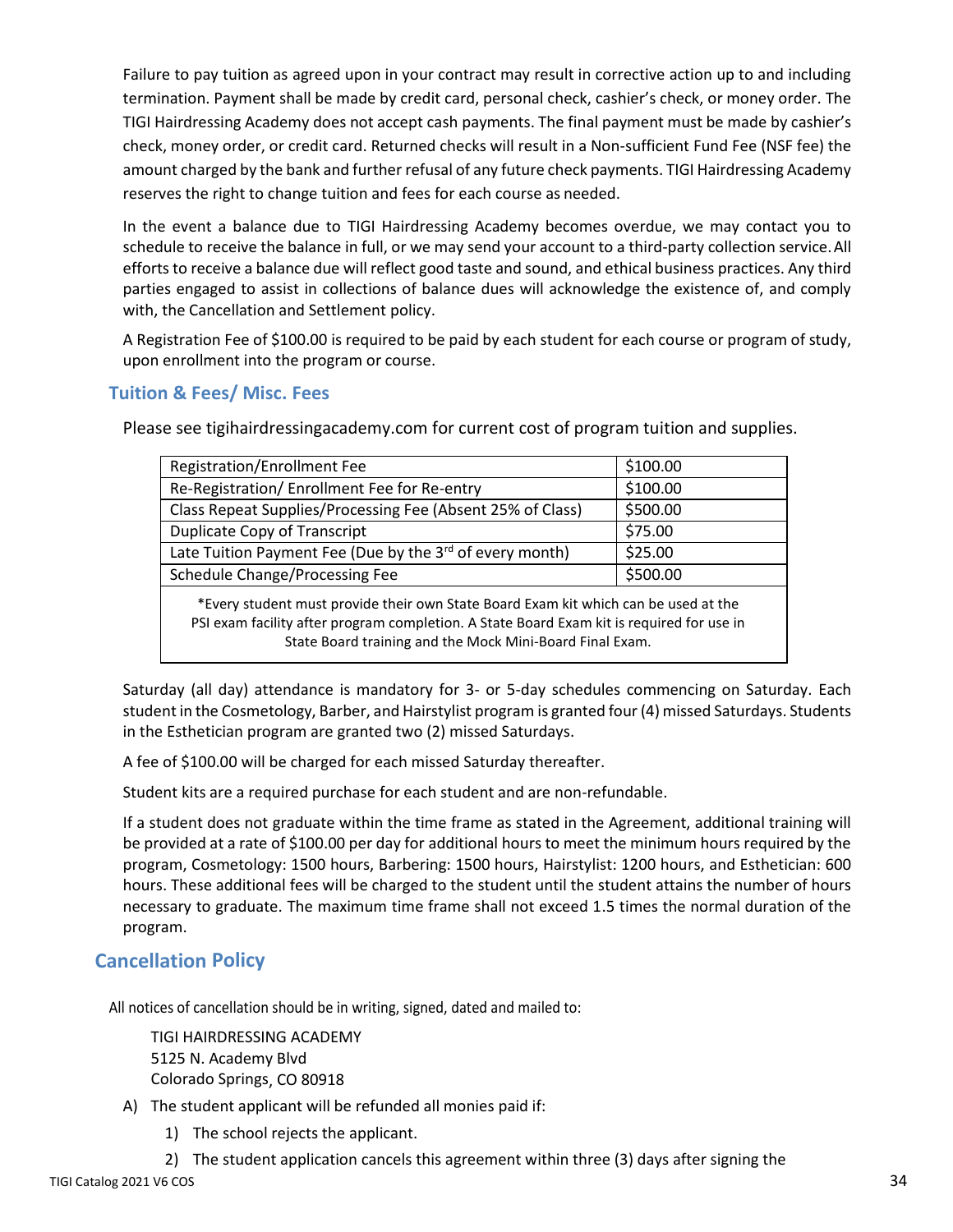agreement and making an initial payment.

- 3) The student applicant cancels this agreement within three (3) business days following a tour of the school and inspection of the school's equipment.
- 4) The school discontinues a program during a period within which a student could have reasonably completed, except that this provision shall not apply in the event the school ceases operation.
- 5) The student applicant will not be charged a penalty if the student fails to notify the school in writing.
- 6) If the school cancels the programs start date, the student applicant can opt to move any monies paid into the alternate start date.
- B) A student will receive a refund of tuition and fees when requesting cancellation more than three (3) days after signing an enrollment agreement, and making initial payment, but prior to entering the school, is entitled to a refund of all monies paid minus cancellation charge of \$150.00.
- C) Students who have not visited the school facility prior to enrollment will have the opportunity to withdraw without penalty within three (3) days following a tour of the school facilities and inspection of equipment.
- D) A student will be terminated from this academy who does not comply with the code of conduct as stated in the Student Catalog. Any refund due to the student will apply as stated on table below.
- E) When a student discontinues training, prior to graduation, the balance due, or refund, will be determined according to table below.
- F) If an outside agency (i.e. Collection Agency/Lawyer) is required to collect the balance due, the student is required to pay reasonable collection costs and TIGI Hairdressing Academy's reasonable lawyer fees, if any (as defined by said agency within state laws)

## <span id="page-34-0"></span>**Refund Policy for All Courses**

The school shall refund unearned tuition and other charges to a student attending the school that withdraws or otherwise fails to complete the period of enrollment. The school shall make a pro-rated refund of tuition and other charges as defined below:

- A) A refund is based on the period of the student's enrollment, expressed in actual hours completed to total hours of program.
- B) The effective date of the termination for refund purposes is the earliest of:
	- 1) The last date of enrollment of the student which is terminated by the school
	- 2) The date on which the school receives written notice of the student's intent to discontinue the program or the date on which the student violates published school policy, , acts as the termination date.
- C) No student shall be continued on an inactive basis in violation of school policy without written consent of the student.
- D) Inactive students must be terminated no later than 30 days of the next available start date and refunded the appropriate prepaid tuition at that time.
- E) Except for retention of a cancellation charge not to exceed \$150.00, the policy for cancellation settlement, and refund of tuition and fees provides for at least the following:
	- 1) For a student terminating his/her training within the first ten percent of his/her program, the student shall be entitled to a refund of ninety percent (90%) of the tuition and fees of the program exclusive of books, tools, and supplies.
	- 2) For a student terminating his/her training after ten percent, but within the first twenty-five percent (25%) of his/her program, the student shall be entitled to a refund of seventy-five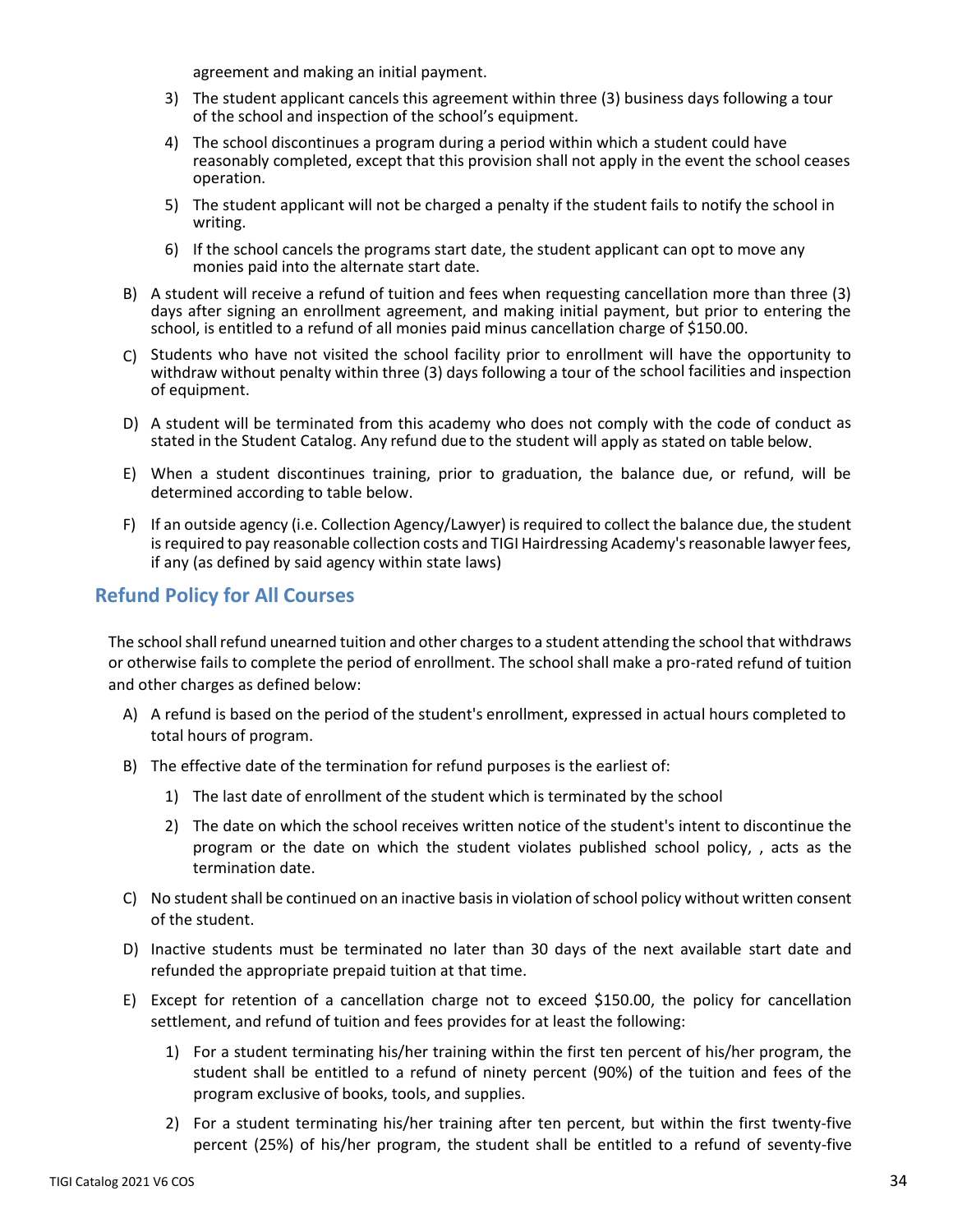percent (75%) of the tuition and fees of the program exclusive of books, tools, and supplies.

- 3) For a student terminating his/her training after twenty-five percent (25%), but within the first fifty percent (50%) of his/her program, the student shall be entitled to a refund of fifty percent (50%) of the tuition and fees ofthe program exclusive of books, tools, and supplies.
- 4) For a student terminating his/her training after fifty percent (50%), but within the first seventyfive percent (75%) of his/her program, the student shall be entitled to a refund of twentyfive percent (25%) of the tuition and fees of the program exclusive of books, tools, and supplies.
- 5) For a student terminating his/her training after seventy-five percent (75%) of his/her program, and has entered the final twenty-five percent(25%), shall not be entitled to any refund, and shall be obligated for the full price of the program, which constitutes the maximum obligation.

| Actual Hours Completed to Total | Amount Academy      | Amount Academy      |
|---------------------------------|---------------------|---------------------|
| Hours in Program                | <b>Shall Retain</b> | <b>Shall Refund</b> |
| 0.01% to 10%                    | 10%                 | 90%                 |
| 11% to 25%                      | 25%                 | 75%                 |
| 26% to 50%                      | 50%                 | 50%                 |
| 51% to 75%                      | 75%                 | 25%                 |
| 76% or OVER                     | 100%                | 0%                  |

## **Refund/Cancellation Policy meets Colorado Private Education Act of 1981, Section 12-59-114**

- F) A refund owed under this section must be paid no later than the  $30<sup>th</sup>$  day after the date on which the student becomes eligible for the refund. If a refund is not made within the period required by this section, the school shall pay interest on the refund for the interval beginning with the first day following the expiration of the refund period and ending with the day immediately after the date the refund is made. If the refund is made to a lending institution, the interest shall also be paid to that institution.
- G) The policy for the granting of hours for previous training shall not impact the refund policy.
- H) Refundcalculation isbasedonthenumber ofactual hoursattended dividedby number of hours in program to determine percent of refund as shown on chart above.

**Special Refund Circumstances:** In case of prolonged illness or accident, death in the family, or other documented circumstances that make it impractical to complete a period of enrollment, the school will make a settlement that is reasonable and fair to all parties.

**Veterans Refund Policy:** Veterans refund policy will be in accordance with V.A. Regulations 21-4255-1.

<span id="page-35-0"></span>A Re-Enrolment Fee of \$100.00 (not considered tuition) will be required for any student requesting a reentry into the TIGI Hairdressing Academy.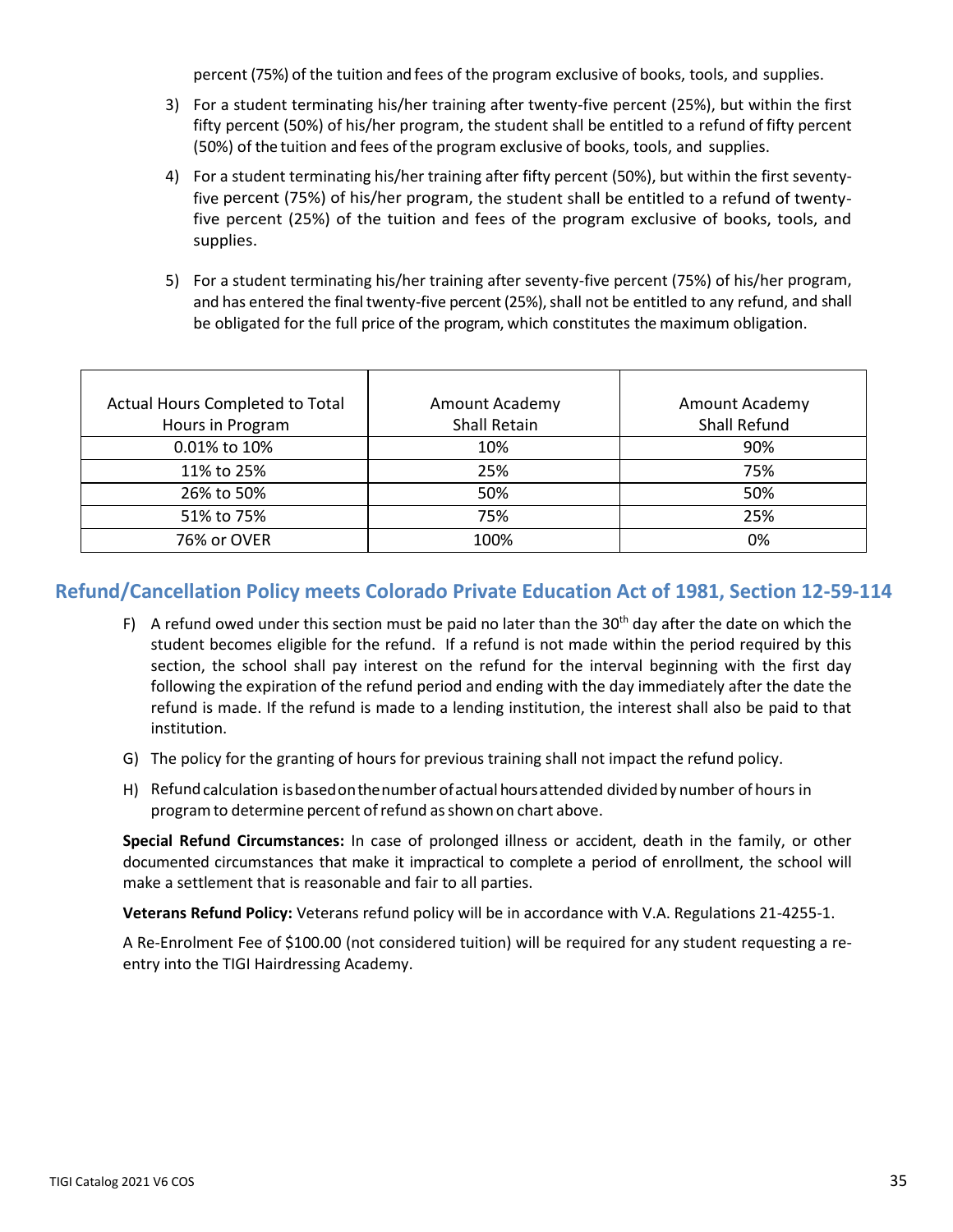## **Tuition and Fee Overages & Missed Days Schedule**

Charges will continue to be assessed and billed per payment period.

| Over Contract    | \$100.00 per day, regardless of your absence or attendance, including  |
|------------------|------------------------------------------------------------------------|
|                  | corrective action absences such as suspension, until you fulfill your  |
|                  | graduation requirements.                                               |
| Missed Saturdays | \$100.00 per day, after the four free excused Saturdays you are given. |

## **Books, Equipment, and Supplies**

You must purchase the TIGI Hairdressing Academy Student Kit, which includes the required books, equipment, and supplies, as required by your contract. Your Student Kit contains the necessary professional hairdressing tools needed to complement the instruction you receive at the TIGI Hairdressing Academy. The items in the kit may change from time to time, at the discretion of TIGI Hairdressing Academy and without notice to students. The TIGI Hairdressing Academy has done its best to outline itemized costs in your contract; however, we do not claim that the costs listed will be the only expenses that you incur as a student at the TIGI Hairdressing Academy. Students are required to utilize an Apple I-Pad to access the necessary educational materials within their program. Students have an option to purchase a multi-media kit from TIGI Hairdressing Academy for \$500 + applicable sales tax or they may choose to use theirown electronic tablet for education purposes.

## **Other Costs**

You will need to pay other fees and costs for program requirements including **State Registration fees** and **State Board exam fees**. You will pay these fees directly to the state and the testing agencies and not to the TIGI Hairdressing Academy.

## **Tuition Scholarships**

TIGI Hairdressing Academy offers scholarships under specific qualifications. Scholarships are made usually March and August of each year. Applications are available from Academy Administrator.

## **Cancellation and Settlement Policy**

We will provide a refund of money you have paid toward tuition, fees, and other charges if you:

- 1) Student's Right to Cancel
	- You may cancel your contract for school, without any penalty or obligation on or before the latter of the third business day after you sign the enrollment agreement.
	- After the end of the cancellation period, you also have a right to stop school at any time and you have the right to receive a refund for the part of the course not taken. Your refund rights are described in the in the Tuition Refund Policy.
	- Cancellation shall occur when you give written or verbal notice of cancellation to the institution. You can do this by hand delivery, mail, email or verbal communication. The written notice of cancellation, if sent by mail, is effective when it is properly addressed and placed in the mail. A notice of cancellation need not take any form, however expressed; it is effective once communicated that you no longer wish to be bound by the enrollment agreement.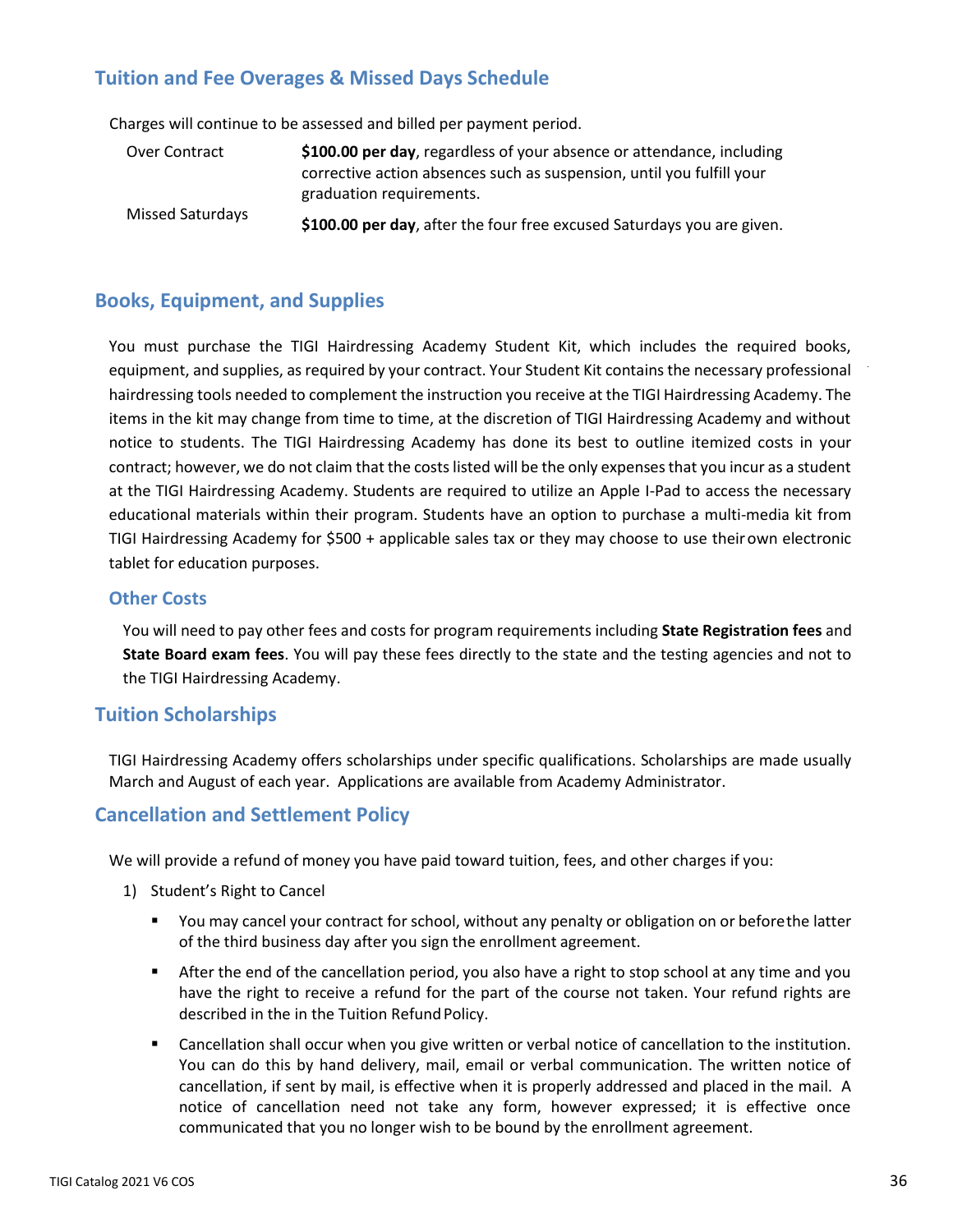- If the school closes before you graduate, you may be entitled to a pro-rata refund of tuition. Contact THE DIVISION OF PRIVATE OCCUPATIONAL SCHOOLS at the address and phone number below for information. In the event of a school closure, a list of all students who were enrolled at the time of closing, including the amount of each pro-rata refund will be provided to the Division of Private Occupational Schools.
- A student or any member of the public may file a complaint about this institution with the **DIVISION OF PRIVATE OCCUPATIONAL SCHOOLS** by (303) 862-3001 or by completing a complaint form, which can be obtained on the Bureau's website at: highered.colorado.gov.
- 2) If we cancel a start date, you can opt to move any monies paid into an alternate start date or request a refund less a registration fee. The delay could last up to ninety (90) days. We may need to cancel a start date due to the size of the student body, repairs to the facility, or other operational issues.
- 3) If the TIGI Hairdressing Academy terminates you for failure to complete all required coursework in the program within 150% of the stated length of the program or because of failure to comply with the requirements, rules, and regulations outlined in the catalog, your enrollment will be terminated. The extent of any refund due to you will be determined according to our Tuition Refund Policy.

## <span id="page-37-0"></span>**Tuition Refund Policy**

If you withdraw or are terminated from the TIGI Hairdressing Academy prior to completing your academic program, depending upon the point in the program at which your enrollment ended, you may be entitled to a refund of part of the payments you have made (not including Federal Financial Aid funds, which are addressed in our Return of Title IV policy) for tuition, fees, and other charges. A refund is based on your termination date.

If you withdraw from the course of training before your cancellation period expires, we will refund the amount you paid to the TIGI Hairdressing Academy less the registration fee.

If you withdraw from the course of training after the cancellation period expires, we will determine your refund amount by calculating the difference between the total payments you made to the TIGI Hairdressing Academy prior to your withdrawal and the total program charges which the TIGI Hairdressing Academy may retain based on actual hours attended up to your termination date. If you withdraw from the course of instruction after the period allowed for cancellation of the agreement, institution will remit a pro ratarefund of tuition fees, less a registration fee within 30 days following your withdrawal.

## <span id="page-37-1"></span>**Financial Aid Consumer Information**

The school is approved for, and does participate in the following programs intended to defray the costs of attending for those students eligible for financial aid considerations:

- Federal PELL Grant: Does not require repayment (FPELL)
- Federal Direct Loan: Interest paid by federal government while student is enrolled at least half time in an eligible program of study and during any periods of deferment.
- Federal Stafford Unsubsidized Loan: Interest accrues from date(s) of disbursement. Private Education Loans.

## <span id="page-37-2"></span>**Disbursements**

PELL Grant disbursements are earned when the student completes the required hours and number of weeks of each payment period. (See Financial Aid Coordinator for more information.)